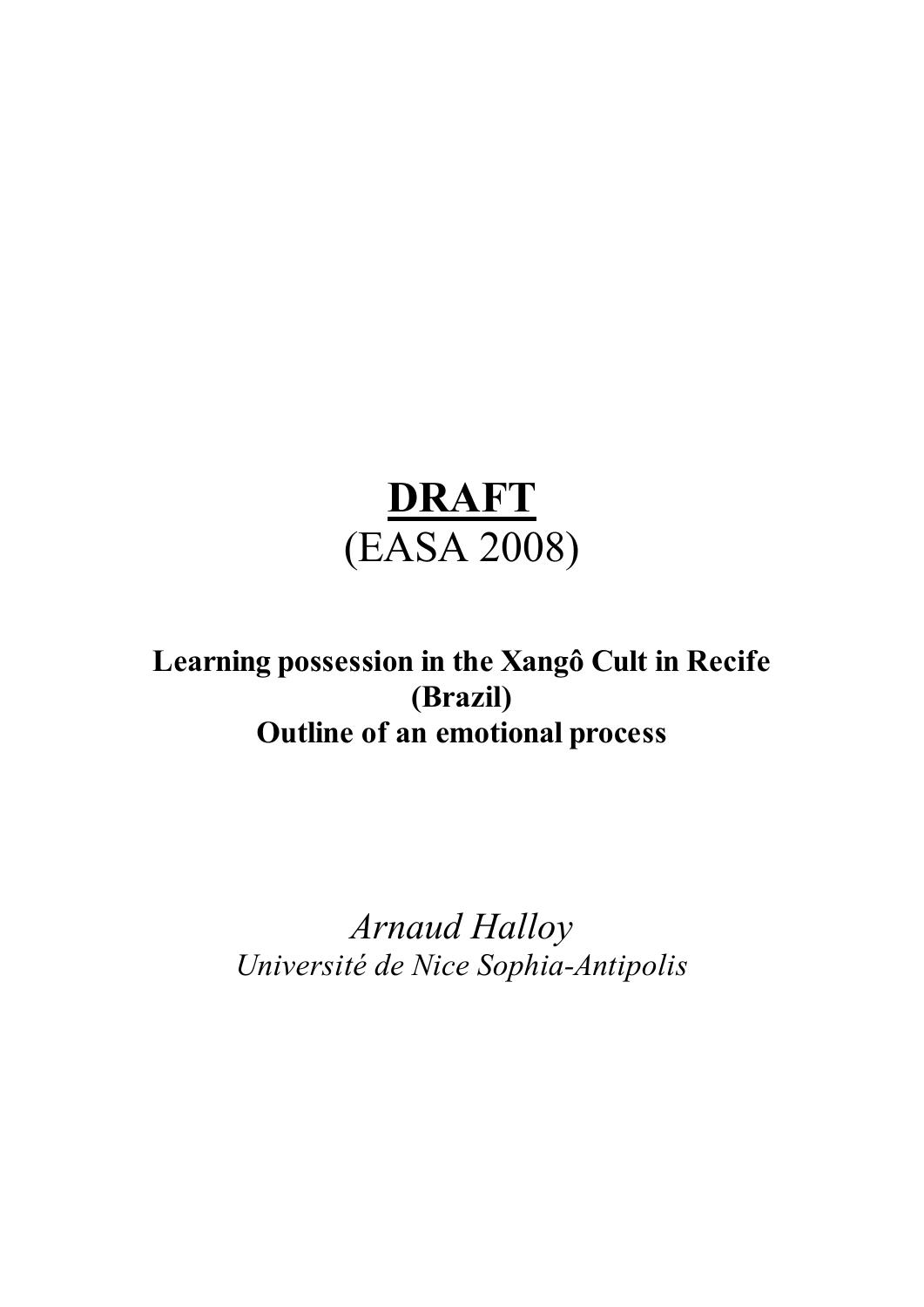# **Introduction**

My communication is part of an anthropological investigation into Spirit possession learning process in an Afro-Brazilian cult (Xangô) located in the Northeast of Brazil (Recife). Drawing on first-hand ethnographical data, gathered during a 14 months fieldwork between July 2001 and September 2003, its main purpose consists in presenting an original theoretical framework of Spirit possession learning process borrowing concepts from psychology and neuropsychology of emotions. Neither purely speculative, nor strictly descriptive, our analytical perspective stands between these two poles, suggesting what we could call a "cognitive ethnography<sup>1</sup>". Our first concern here consists in suggesting a comprehensive explanation of how culture influences Spirit possession's psycho-affective mechanisms, and *vice versa*.

Why such a concern in studying the learning process of possession? Firstly, few ethnographical studies focus on the way possession is actually learned by members of a religious community. We have plenty of precise descriptions of fully expressive (and legitimate) possessed people behavior, but very few (or vague) ethnographical material of how they learn such a cultural skill. Secondly, this diachronic approach of possession lead me to take seriously and develop theoretically an hypothesis that Gilbert Rouget first formulated in the conclusion of his magistral work on music and trance:

> *« Dans la genèse de tout culte de possession, et donc de toute transe possessionnelle, il a dû y avoir, à l'origine, un état émotionnel vécu par un individu et susceptible d'être vécu à nouveau par d'autres, soit spontanément, soit par apprentissage. » (Rouget 1990 : 557)*

What I suggest here is that possession learning process presents various common features with what we know about emotional learning process. A soft

<sup>&</sup>lt;sup>1</sup> The expression "cognitive ethnography" was first coined by Olivier Wathelet (personal communication). We will define this analytical approach in more detail later.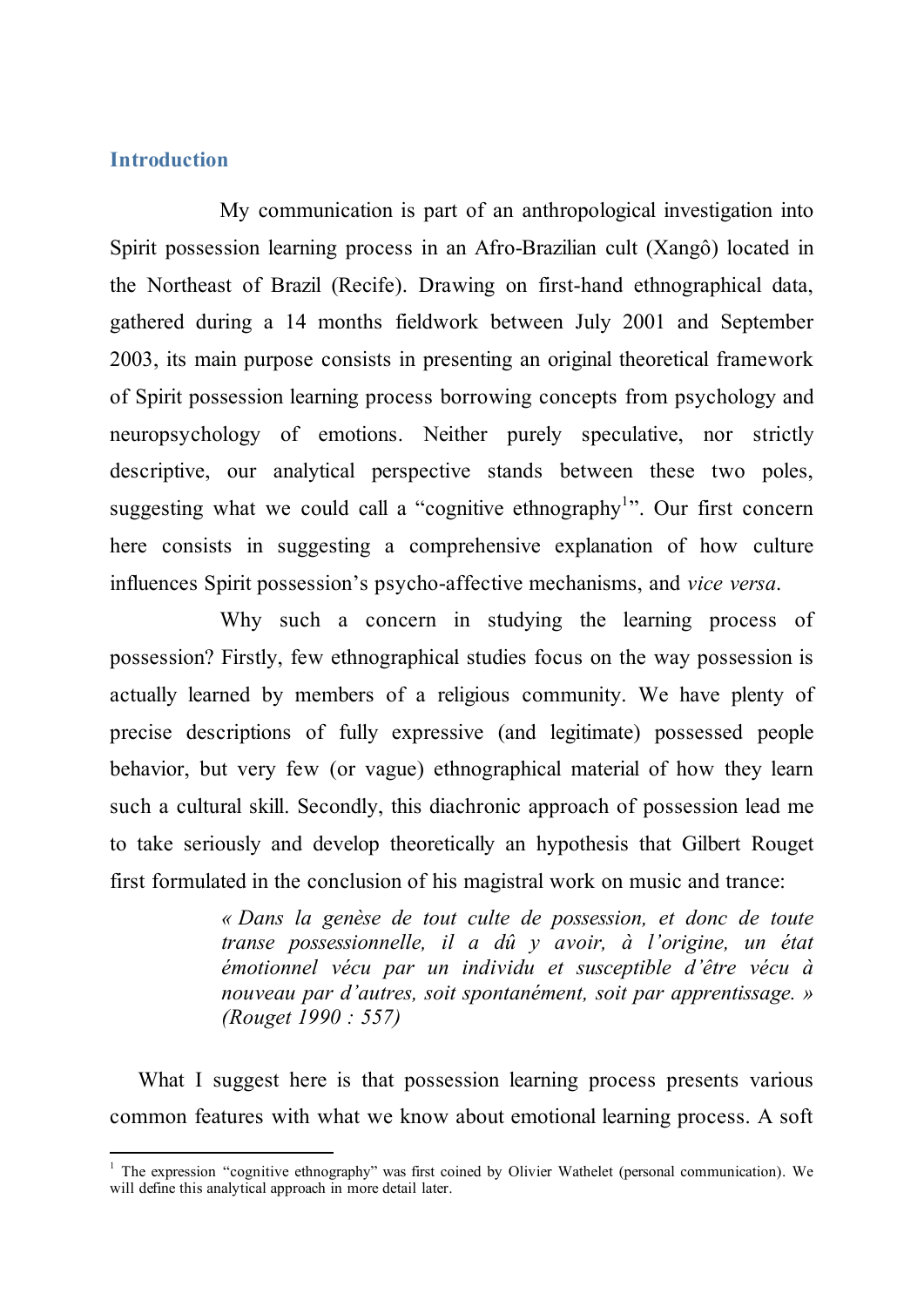version of my argument would say that to learn possession *looks like* to learn emotions. But my claim is a stronger one. I argue that a central part of possession learning process *is* of an *emotional nature*. In other words, learning possession means largely learning emotions.

To make things as clear as possible, what *I do not say* is that Spirit possession can be *strictly reduced* to an emotional learning process! Specific mental representations about body and spirit interaction (Cohen 2007; Cohen and Barrett 2008) as well as other psychological phenomena like dissociation (Seligman 2005 and Seligman and Kirmayer 2008), absorption (Luhrmann 2005) or hypnoid states (de Heusch 2006, Hell 2008) are constitutive ingredients of possession, and they contribute to give it its special flavor. But what our ethnographic data clearly suggests is that learning possession consists in learning how to deal with special kind of affective states.

To defend that point of view, four questions will guide our analysis:

- 1) Is possession an emotional process?
- 2) What do people learn in the possession learning process?
- 3) How do they learn it?
- 4) How possession learning develops through time?

In my communication today, I will restrain my analysis to the first question, bringing some ethnographical data that incite me to answer it positively. I hope we will have time to discuss the other points in the following discussion.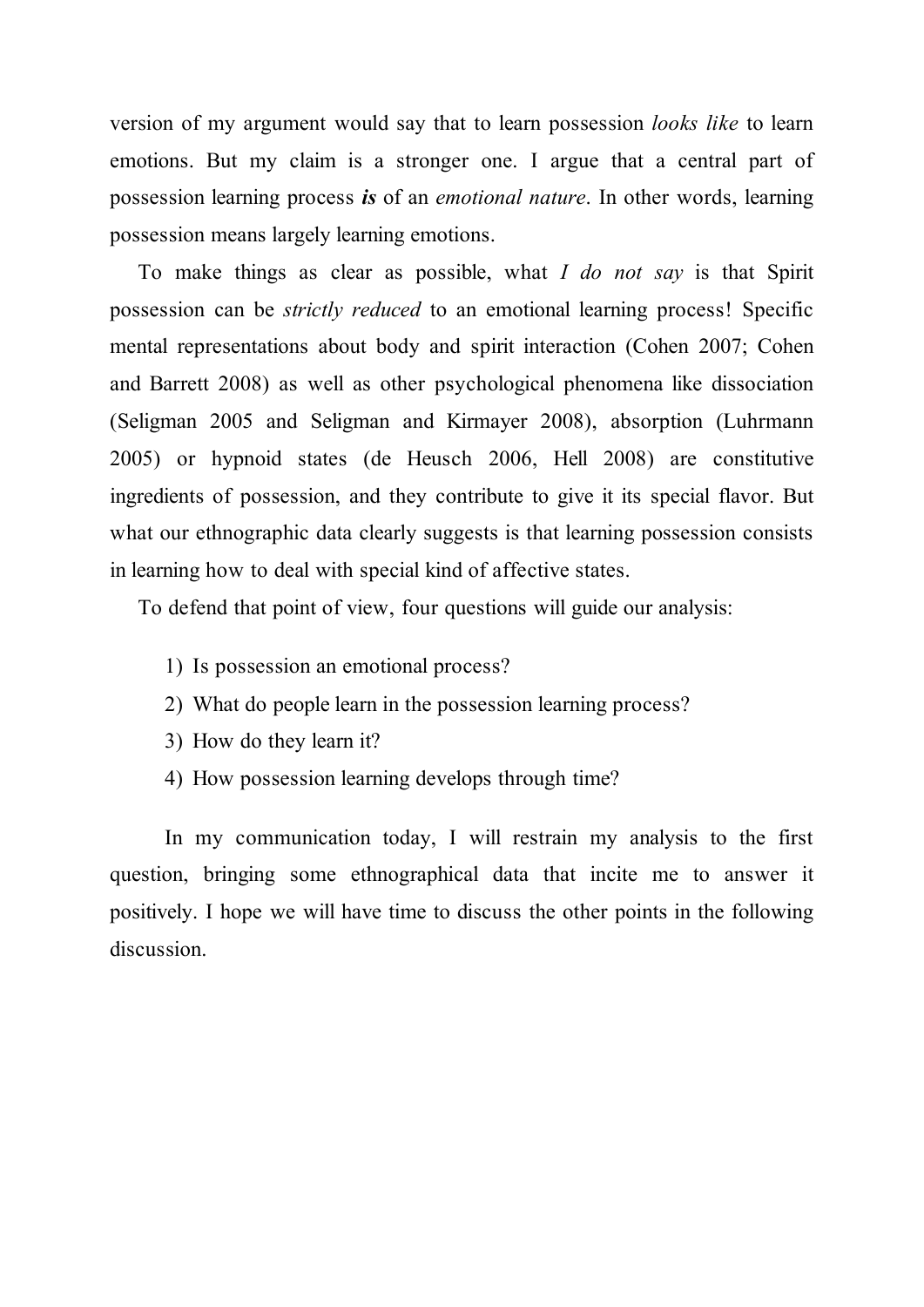# **Spirit possession in Xangô cult**

The *Xangô cult<sup>2</sup>*, an Afro-Brazilian possession cult of Yoruba origin<sup>3</sup>, is located in Recife, the capital of the Pernambuco State, in the Northeast of Brazil. According to Roger Bastide (1960), its denomination would come from the popularity of the African deity *Xangô* in the city. Its genesis in Recife took place in the late 19th. Quite restrained during the first half of the century, the cult expanded rapidly through the city in between the fifties and seventies thanks to the influence of charismatic cult chiefs (de Carvalho 1987).

The social organization of *Xangô* cult is based on « families-of-saint » (« *familias-de-santo* »). Such collective entities rely on initiatory links between their members, elaborated on the model of the biological family. The initiators are called "father" and "mother-of-saint", initiates "son" or "daughter-of-saint" and co-initiates of a same initiator "brothers" and "sisters-of-saint". The temple ("*casa-de-santo"* or "*terreiro"*) is conducted by a « father » and/or a « motherof-saint ». Every initiate is potentially a future cult chief. This is why initiatory parenthood is at the core of social networks linking various temples through space and time, allowing the spread of knowledge and a constant negotiation of power and leadership.

Two categories of « spiritual entities <sup>4</sup> » are worshiped in the *Xangô* cult: the *eguns*, or family ancestors, and the *orixás*, the Yoruba deities associated with natural elements like river, sea, thunder  $(...)$  or with human activities like hunting or forge. Due to the syncretism with popular Catholicism, the word « saint » ("santo") is frequently used as a synonym of *orixá*.

<sup>&</sup>lt;sup>2</sup> Or "candomblé Nagô de Recife", as members usually name it.<br><sup>3</sup> The Yoruba are an ethno-linguistic group of approximately 30 million individuals throughout the region of West Africa (mainly western Nigeria but also Benin, Togo and Ghana). A significant percentage of Yoruba people has been enslaved and brought to Brazil (but also other regions of Latin America such as Cuba) during the late period of Atlantic slave trade (19ième siècle).  $\frac{4}{1}$  The vernacular expression « spiritual entities » designates all the spiritual beings present on the Afro-Brazilian

scene, without distinguishing them.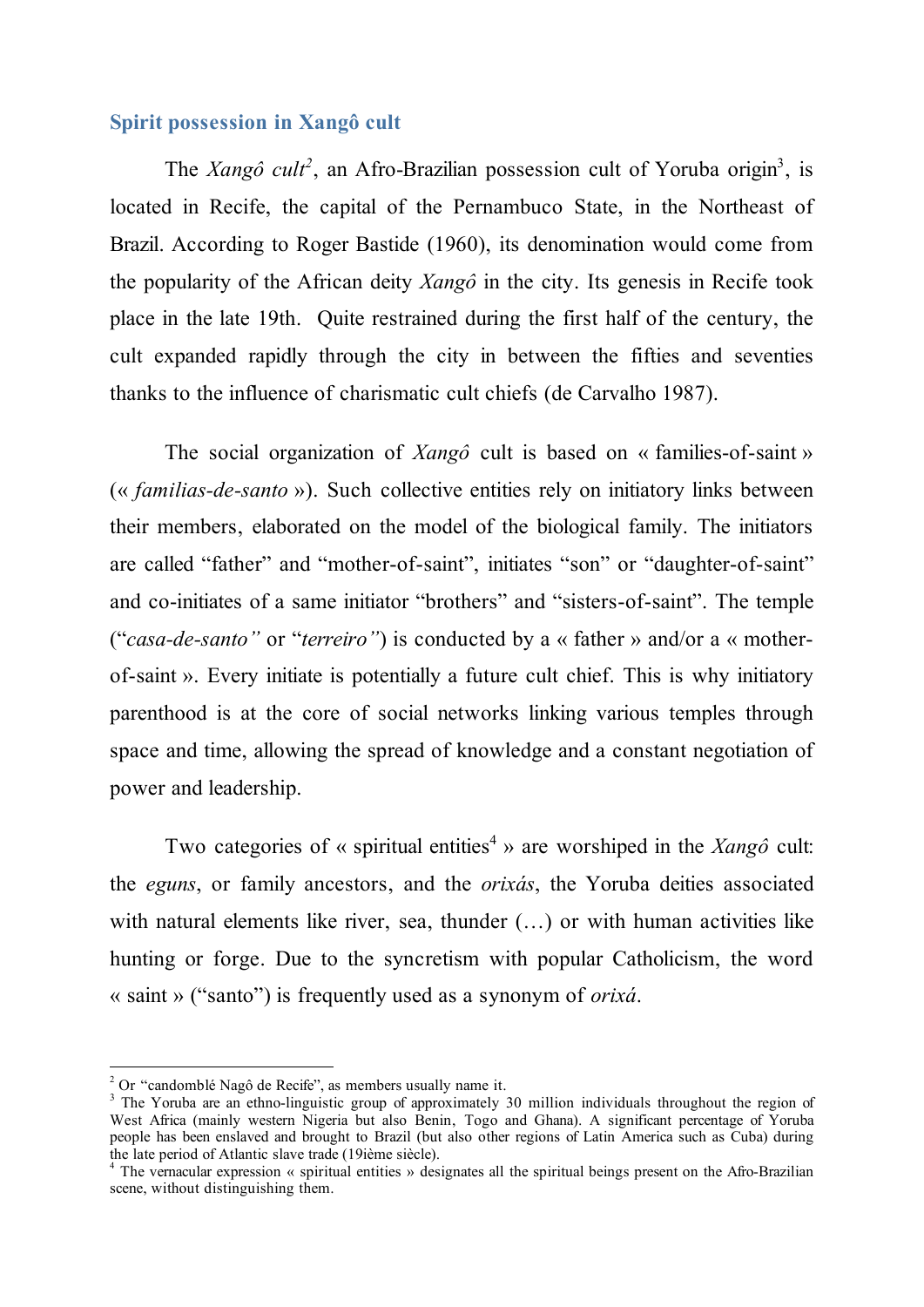Possession by orixás is highly valorized in the Xangô cult, by contrast with possession by *eguns* that is expressly proscribed as it is conceptualized as a direct contact with death, and thus a potential source of danger for oneself. *Egun* possession is rare while *orixá* possession is part of everyday ritual life.

Possession might happen in numerous contexts. But what is important to keep in mind is that its triggering conditions are very well specified, and that its expression is submitted to strict cultural criteria. Most of the time possession occurs during ritual events. It is expected in public festivals ("*toques*"), but also in private ceremonies such as sacrifice ("*obrigação*") and leave's baths ("*amassi*"). These private ceremonies are part of the initiation process where first possessions – called "birth" of the *orixá* - are frequent. But most of private ceremonies also precede public festivals given to specific *orixás* that take place during the all year.

Possession may also happen in the initiate's day-to-day life. In such cases, possession often reveals a dissatisfaction of the *orixá* who decides to punish his "son" or "daughter", for example by possessing him during his job, in a public transport, on a public place, etc. Extra-ritual possessions can also be interpreted as an election of the "child" by his *orixá*. In that case, it will be interpreted as a call for initiation if the possessed is not initiated yet. Initiates also told me that on rare occasions the orixá might possess his "child" to help him to face a danger.

In all cases, possession context and its conceptualization by Xangô members play a determinant role in the decision of encouraging or, on the contrary, preventing a trance. Body treatments and collective responses may sharply differ from one situation to the other. In our analysis of possession, we will mainly focus on the most common situation of possession by orixás in a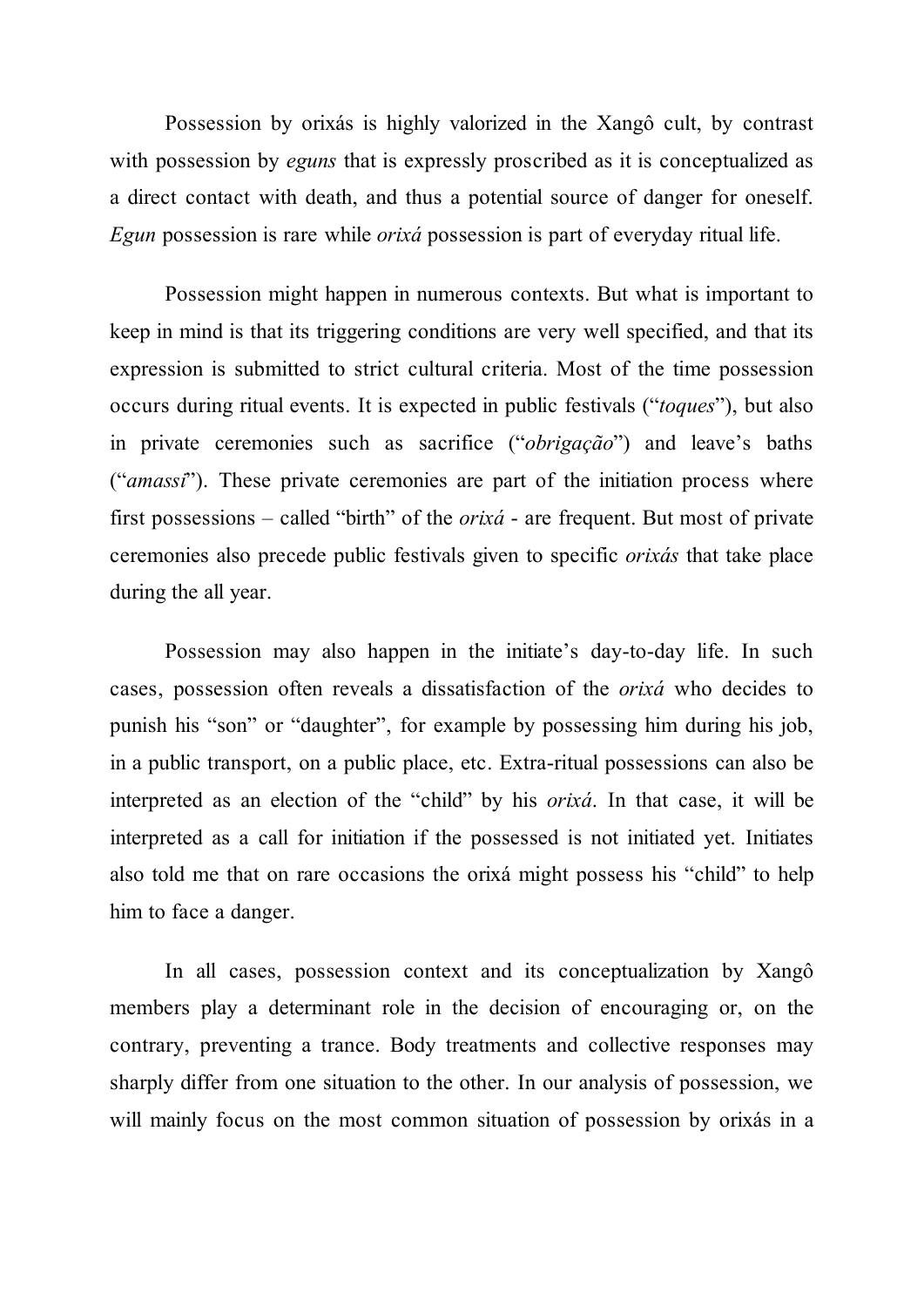ritual context. The main reason of that choice is that it is during such occasions that learning actually takes place.

#### **Analytical tools and methodology**

#### *Concepts as descriptive tools*

What is an emotion? There are numerous possible answers to that question. The way emotions are perceived and conceptualized may vary considerably in accordance with the researcher's discipline; but also with his own questioning and theoretical sensibilities inside his field of research. As an anthropologist, what interests me first about emotions is the way culture is able to shape their perception and expression. So, instead of giving an arbitrary selected and context-free definition, I will prefer starting from ethnographical accounts and descriptions and then recruiting a series of concepts able to shed a light on various aspects of the emotional process involved in possession. As already mentioned, I use concepts as descriptive tools. As I will try to show, recent concepts and hypothesis coming from psychology and neuropsychology might be helpful in two ways: 1) they can enrich ethnographic description of possession; 2) they might suggest new theoretical hypothesis.

#### *Cognitive ethnography*

Our analytical perspective is thus cognitively oriented – meaning that we are looking for the cognitive causal structure constraining cultural transmission, as firstly suggested by Sperber 1996; Boyer 2001 and Barrett 2004. But it diverges from this mainstream cognitive approach in anthropology in two ways.

Our first divergence consists in privileging an analysis of the *pragmatic conditions* constraining communication and cognitive processes, as suggested by Carlo Severi (2007: 27). In other words, we believe that some special and recurrent features of cultural transmission might be found not only in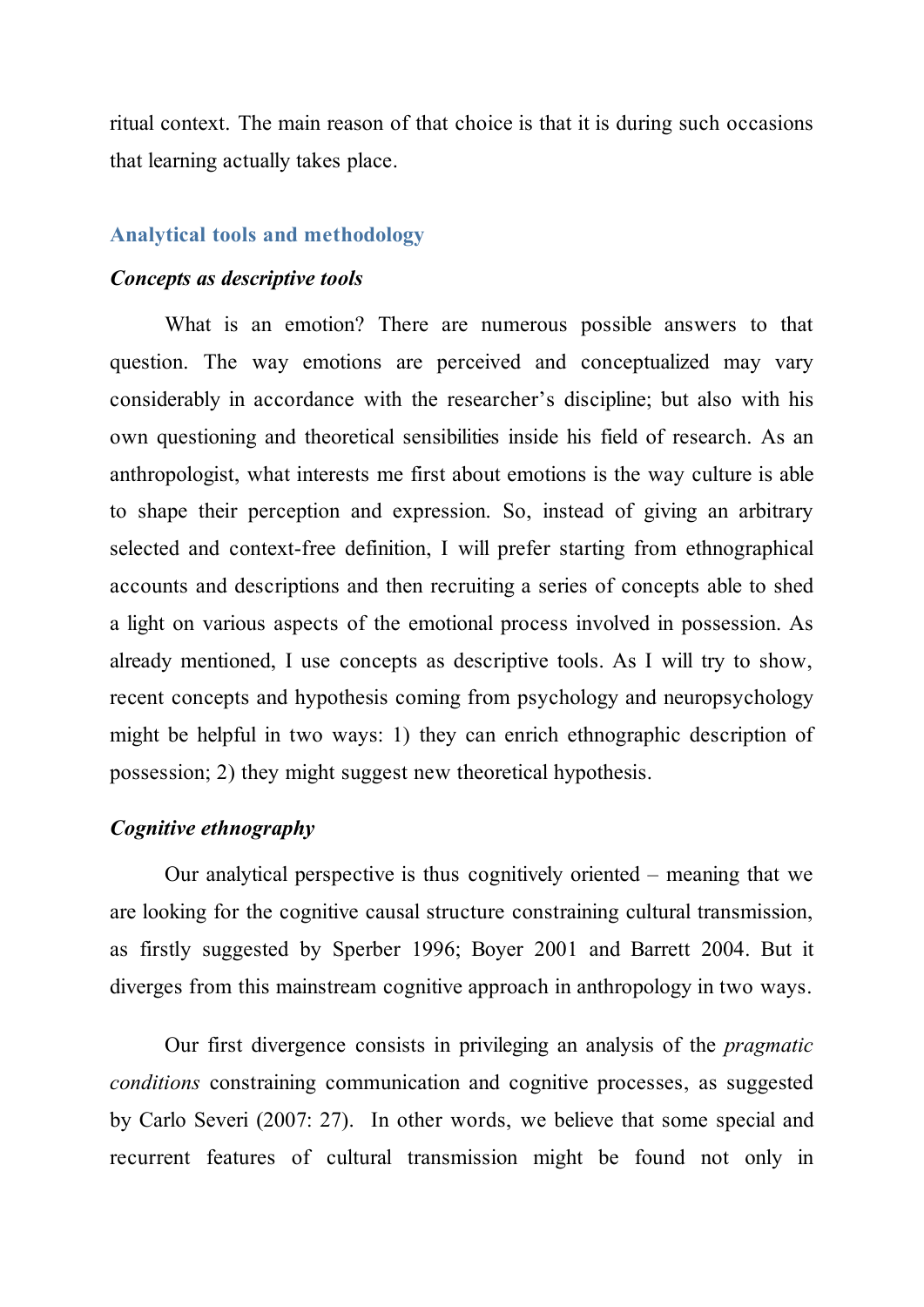conceptual forms 5 , as cognitive anthropology frequently defends it, but also *in how* cultural knowledge is performed and organized - involving not only cognitions, but also actions, interactions and emotions<sup>6</sup>.

The second divergence, especially visible in the case of possession, is our insistence on emotions, and their central role in possession phenomena and its cultural success around the world. Cognitive anthropologists interested in possession are firstly interested in describing "patterns of thinking" as well as "recurrent sets of concepts" (Cohen 2008: 106-107). What we want to suggest is that "patterns of feeling" as well as "recurrent sets of emotions" should also be taken into account when we try to describe people's cognitions and their influence on cultural transmission. As I will try to show, Spirit possession in the Xangô cult in Recife gives a striking example of the tight and dynamical interaction between thinking and feeling, and its importance in learning processes associated to it.

#### *Describing experience*

As most researchers in emotions stress it, the study of affective life brings up important methodological difficulties. May be the most evident is how to access and describe others' emotional experiences. In another paper (Halloy 2007), I suggest that in the case of possession, three (potential) categories of data might help the ethnographer to give a *close description* of others' phenomenal experience of possession<sup>7</sup>. First, a precise description of other's expressive behavior: facial expression, body posture and movements, patterns

<sup>&</sup>lt;sup>5</sup> What is well-known today as "minimally counter-intuitive concepts" (Boyer 1997).<br><sup>6</sup> We think that the mainstream cognitive approach develops a too strictly "cognitive" approach of cognition. Focusing on the performative contexts of cognition shed light on a distinct and complementary level of the described realities. Of course, comparative studies as well as experimental designs might be extremely useful in testing the hypothesis and theoretical insights emerging from a strictly "cognitive ethnography".

<sup>7</sup> In a famous article, Nagel (1979) claims that other people's phenomenal experience (the *qualia* of their experience) is just inaccessible. If it is true we will never know "how it is like to be a bat", to take the philosopher's example, I think it is possible to give a *reliable description* about how it feels to be possessed by a spirit or a deity in a determined culture through a "crossing data" methodology, as I suggest it below.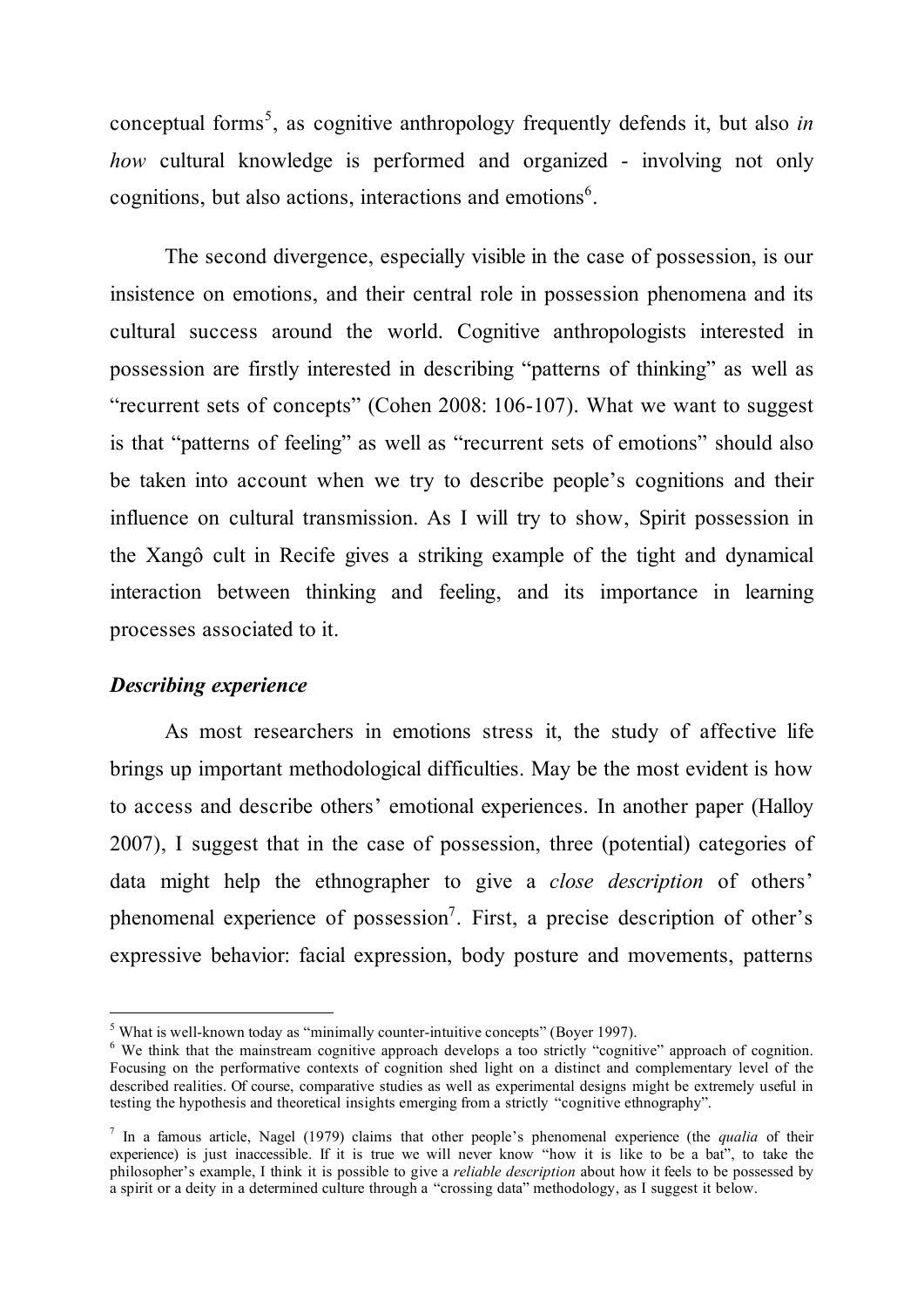of interaction, etc. A second ethnographical source is the indigenous words, expressions and discourse about possession: how do people speak about possession and their own experience of it. Finally, we can also consider a third (and more unusual) category of knowledge: the ethnographer's own experience of possession. *Per se*, introspective knowledge resulting from such an experience can't in no way be *identified* with native people's experience of possession. But it can tell us *something* about it if the fist-person description of possession by the ethnographer is *compared* with his third-person description of people's expressive behavior and discourse about possession. He might also take into account the indigenous discursive feedback about his own experience of possession (Halloy 2007). The result of that comparison would allow him to approach a reliable and relevant description of how it feels to be possessed by a spirit or a deity in the religious community he is studying.

Varying sources of ethnographical data is a first step towards a phenomenal account of possession experience. A further qualitative step can be given by incorporating conceptual tools into description, as suggested above. In other words, an analytical description of possession *in context* might be considerably refined by psychological and neuropsychological concepts about emotions. Social scientists are, for more than three decades, a privileged (and most of the time annoying) interlocutor for psychologists, because they force them to take into account real life situations and the way ecological factors constraint cognition. But the reverse should be true too, because specialists of mind and brain force social scientists to take into account how mind/brain architecture constraint cultural learning.

#### **Possession as emotional process**

I will start our analysis by suggesting a general framework allowing a first approximation between emotions and possession. In order to do so,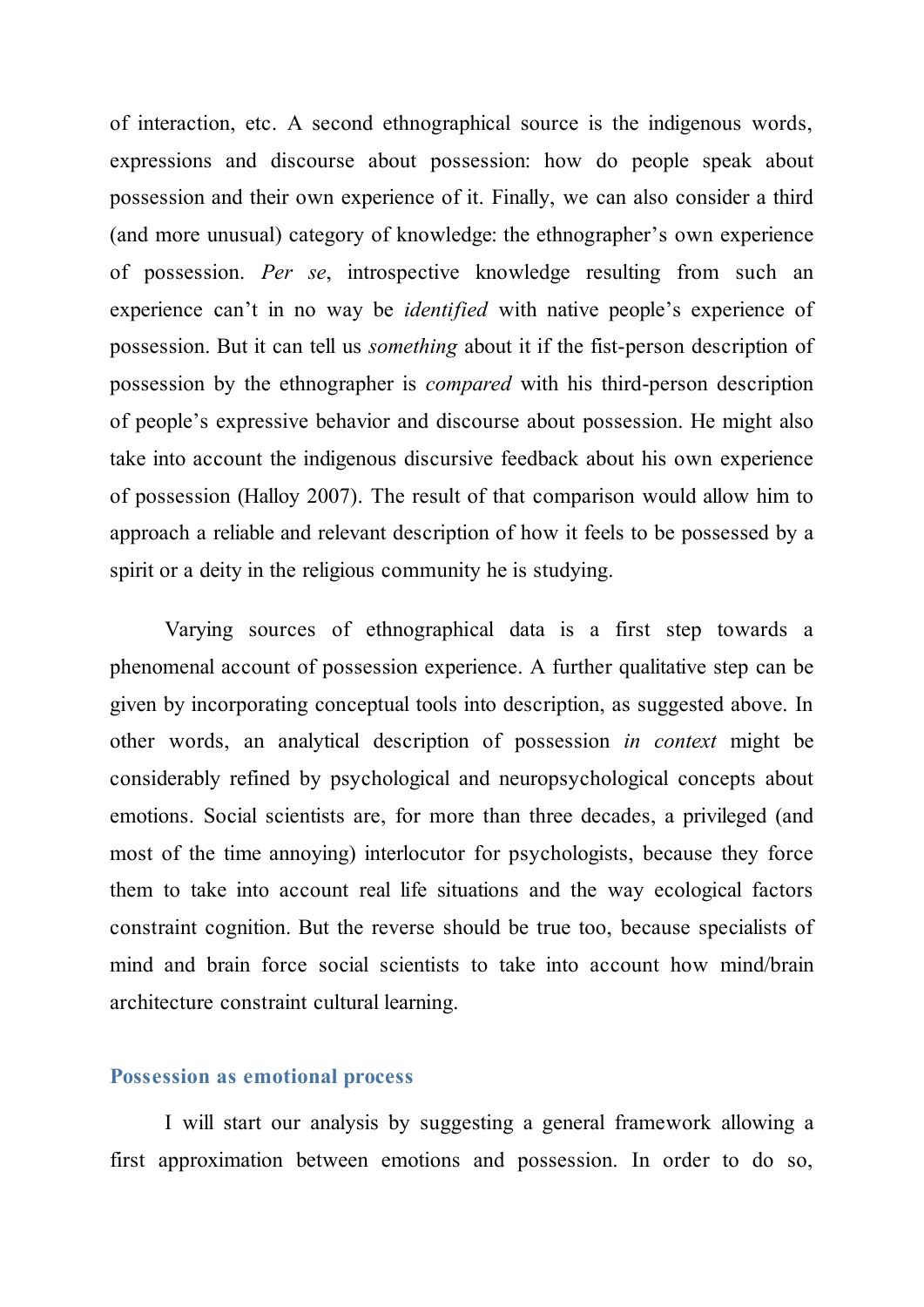Antonio Damasio's theory of emotions seems quite appropriate because the way possession is perceived and described in the Xangô cult shows an astonishing « air de famille » with the way Damasio perceives and describes emotions<sup>8</sup>.

In order to answer our first question – Is possession an emotional process? - I will present three categories of ethnographic data:

- 1) Vernacular vocabulary of possession
- 2) Xangô members' accounts of their own experience of possession
- 3) Description of possession episodes

Then, I will confront this ethnographic material with Damasio's description of emotions. If they "match", we will be able to conclude that possession and emotions are may be not the same, but two very similar phenomena.

# *Vernacular vocabulary of possession*

If we have a look at Spirit possession vernacular terms and expressions in the Xangô cult, we observe that three trance stages are frequently distinguished by cult members. To each stage corresponds a set of specific psychosomatic states varying in accordance with the moment of their appearance in the possession process:

1) The "irradiation" stage precedes the "full" possession state or "manifestation". It is often described by sensations such as goose bumps, dizziness, prickling in hands and feet, uncontrollable shivering,

<sup>&</sup>lt;sup>8</sup> A second good reason is that Damasio's theory is widely approved by the scientific community. Of course, criticisms have been addressed to it. A first category of criticisms underlines the importance of "appraisal" in the emotional process, a dimension that is poorly developed by the neuropsychologist. We will take that point into account in the second part of our analysis. The second one insists on the existence of "purely" cognitive emotions. In other words, they underline the existence of emotions that would not have the body as their main theater. It seems to me that this second point is too severe when we know that Damasio (1995) also suggests a "simulation loop" of emotions that mainly takes place in people's brain. As we can see, Damasio's theory's criticisms mainly focus on what he did not sufficiently develop, but it seems to me that the core of its theory is accepted by everyone.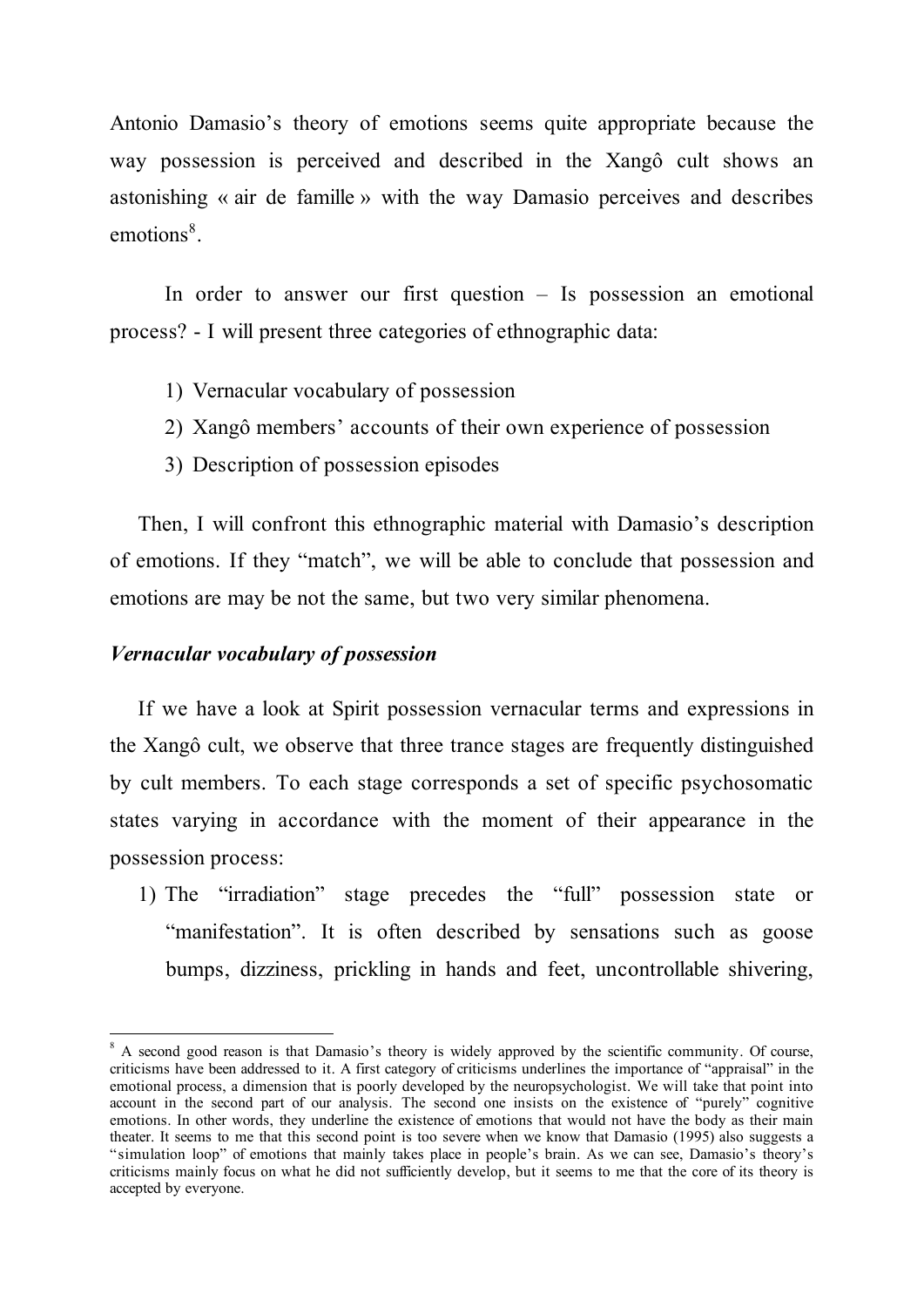lack of balance, hot flush, feeling like wanting to cry, tears in the eyes, etc.

- 2) The « manifestation » stage is characterized by « the full presence » of the *orixá* that should ideally lead to lose of consciousness and total amnesia.
- 3) The third stage, called « *axerado* » state, refers to the resolution stage, meaning the transition state between possession and the return to the normal. People in "axerado" state frequently look like "absent" and/or groggy. They might cry or laugh without apparent reason.

A diversified vocabulary tries to capture and describe the way the *orixá* interacts with his "child" ["fillho" or "filha"] or his "material" ["*materia*"], meaning the body of the possessed person. People say that the *orixá* « manifests himself or herself », [« *se manifesta* »], that he « takes » [« *pega* »], « embodies » [« *incorpora* »] or, more generally, "acts upon" [« *atua* »] his "son" or her "daughter". It is also frequently heard that the "child" "receives" ["recebe"] his or her *orixá*. This first set of expressions underlines the imperious action of the *orixá* and the passive attitude of his or her "child".

A second set emphasizes the perception of a co-presence of two entities: the *orixá* and the possessed. A frequently used metaphor says that the *orixá* get close from his "child" ("*se aproximar* 9 "). He can do it slightly ["de leve"] or, at the contrary, suddenly and violently. In this case, it might be said that the *orixá* nails down ["*se cravar*"] his "child". But independently from the smooth or violent way the encounter between the orixá and the child's body takes place, a general rule wants that the closest the *orixá* is from his or her "child", the more

 <sup>9</sup> The Portuguese verb « *se aproximar* » refers to <sup>a</sup> spatial metaphor. But it also connotes an affective closeness between the child and his divinity, underlining the "intimate" nature of the relationship between the orixá and his "child".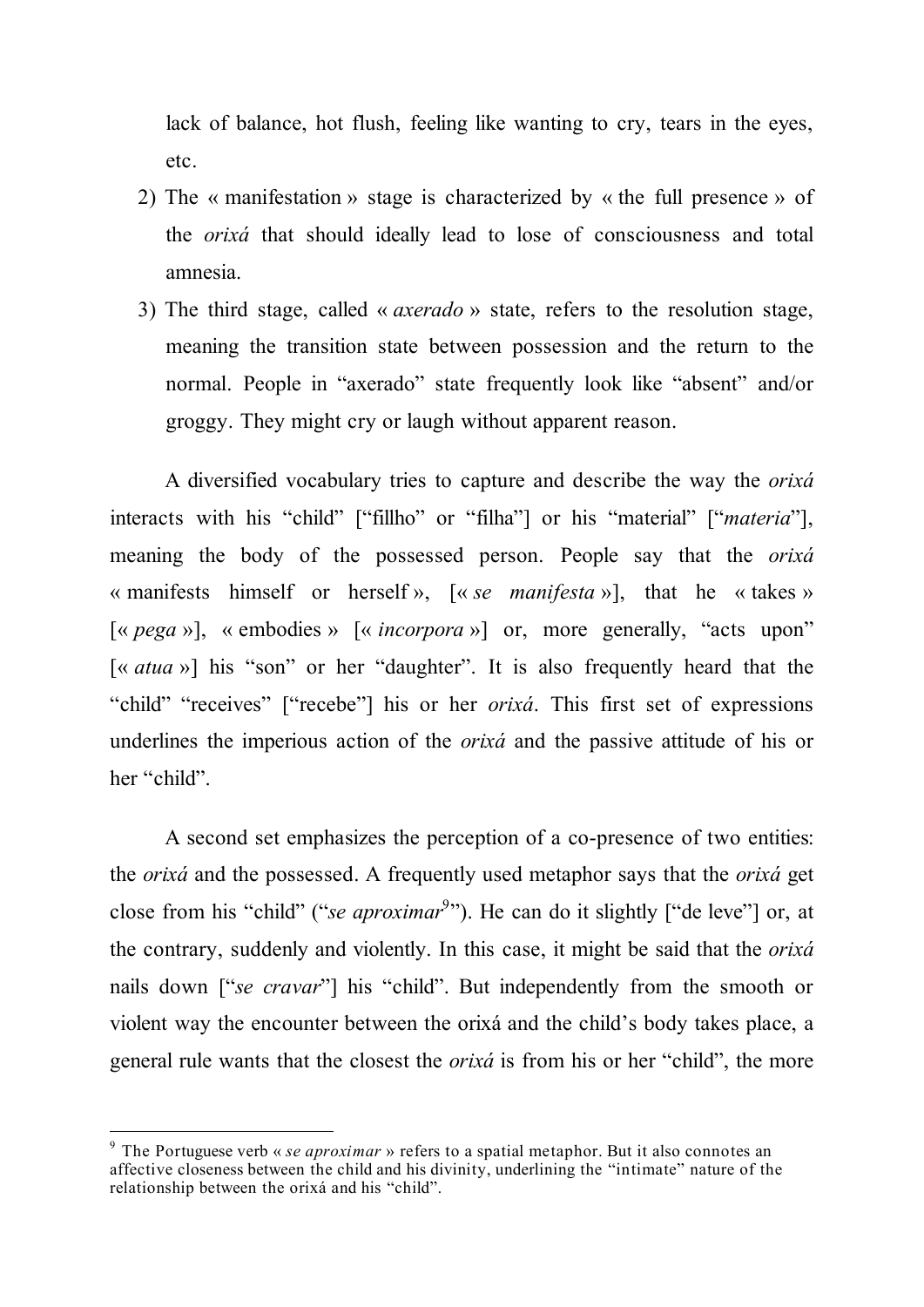intense are the somatic changes. How orixá/mind/body interaction is conceptualized by Xangô members?

# *Xangô members' understanding of orixá/mind/body interaction*

« Manifestation » is characterized by the full presence of the *orixá* in his « child's » body (ideally) leading to the vanishing of his own consciousness<sup>10</sup>. Xangô members use the expressions "the person is sleeping" ["a pessoa esta durmindo"] or "she switches off" ["ela apagou"] to depict her mental state during "manifestation". The following commentary of Paulo, the cult leader of the family-of-saint I studied, illustrates that the presumed vanishing of consciousness is a necessary condition for an ideal "manifestation". He is commenting his conversation with one of his initiates after the latter exceptional « manifestation » during a private ritual of *amassí* (leaves' bath):

*That day I tested him. I asked him: "My son, were you with me dancing? Didn't you dance with me? "No… Did I dance? » - « Of course you did! Don't you remember? – « No, no… » - Where were you? » - « I don't know…" You see, I tested him… I mean that I confirmed, isn't it? I confirmed…*

As we can see, a fully possessed individual is supposed to forget everything that happened during possession because his own mind was replaced or substituted by the orixá's individuality, with his own way of thinking, speaking, moving and interacting<sup>11</sup>. This is the general and ideal conceptual framework through which possession is understood by Xangô

 $10$  By « consciousness » we mean a « un mode d'accès sélectif à des opérations perceptives, motrices, mentales qui, dès lors que ce mode opère, prennent une qualité particulière, celle d'être conscientes » (Jeannerod 2002 :

<sup>&</sup>lt;sup>11</sup> As Emma Cohen (2007, 2008) demonstrates it convincingly, the conception of the relation between mind and body in Spirit possession corresponds to a minimally counter-intuitive conceptualization that would explain why it is so widespread through the world. This conceptualization of mind migrating and temporarily investigation besieging one or various bodies seem very similar in most cultures where "executive possession" is at the core of religious experience.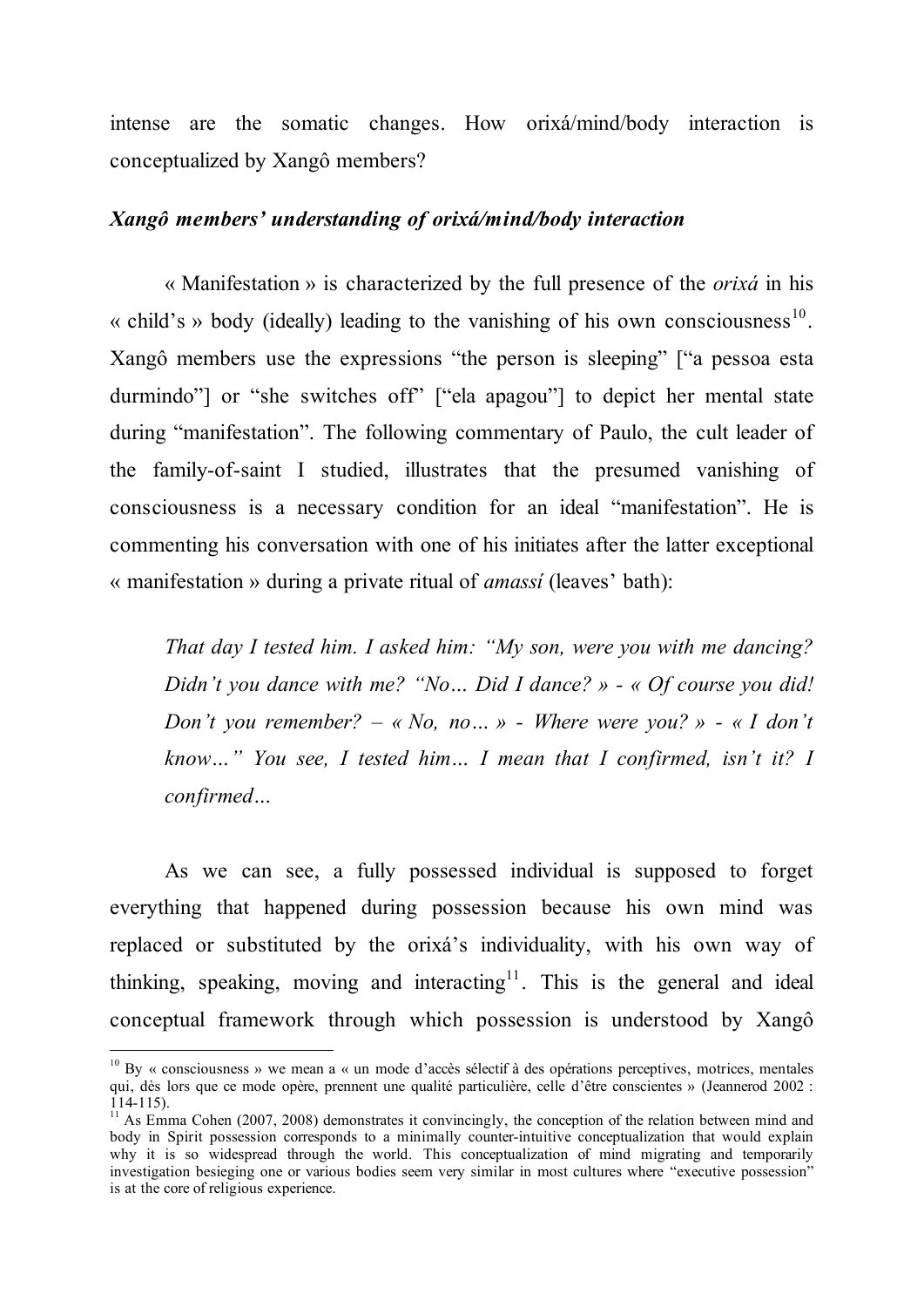members. But what an alternative discourse suggests is that access to perceptive, motor and mental operations might just be *restrained* and amnesia only *partial*. The first and ideal discourse about full "manifestation" leading to complete amnesia needs to be nuanced by the distinction between what people call "conscious" and "non-conscious" mediums.

Here is how Zite, a sixty years old mother-of-saint, conceptualizes this distinction<sup>12</sup>:

*The unconscious medium does not remember anything, isn't it? You don't remember anything of what happened. And for the "conscious" (medium), you are "manifested", but you know what is happening (…) The orixá speaks, isn't it? The person speaks with the orixá… But she is conscious… (…) There is also the "unconscious" (medium), who doesn't know what is happening to him, who doesn't know anything. There are others who know that they are with the spirit, the master, who know what they are doing… But this does not mean that for the conscious medium the master 13 , the guide, the orixás don't "take" everything!*

Lucínha, an eminent mother-of-saint, found a very elegant way to differentiate the two kinds of mediumnity:

*The unconscious medium loses his rationate [raciocinio]… The (spiritual) entity dominates him entirely [toma conta de tudo]. The conscious medium, he knows that he speaks [fala] but he does not know what he says [diz]. He knows he is acting [agindo] but he does not know what he is doing [fazendo]… He is conscious of something.*

Thanks to Lucínha's description, we are able to underline two levels of action associated with speech or gesture. The mother-of saint makes a

<sup>&</sup>lt;sup>12</sup> On retrouve cette distinction dans le culte des *caboclos* à Belem (Brésil) admirablement décrit par Véronique Boyer Araújo (1993 : 141).

Master and *guides* are spiritual categories of entities who are worshipped in another well present Afro-Brazilian modality of cult in Recife called *jurema*.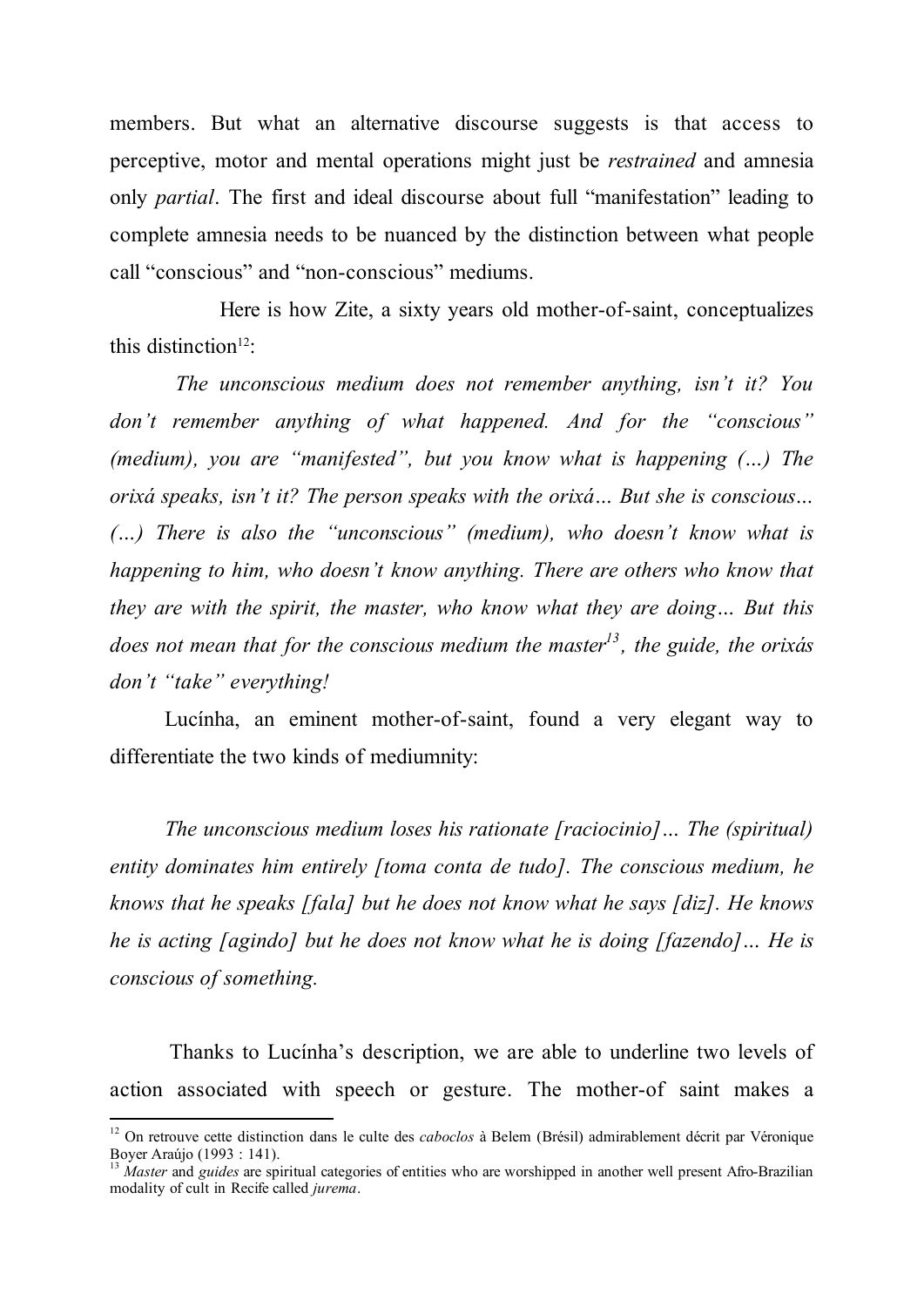distinction between the *level of motor action* – to speak and to act – and the *level of meaningful action* - to say and to do. The unconscious medium would not have access to any of these two levels of consciousness, whereas the conscious medium (or "quasi-conscious" medium, as Xangô members call it too) would only have access to the level of "motor action" – I am doing something but I don't know the meaning of my action $14$ .

This general conceptual framework through which Xangô members think and understand Spirit possession is central for our purpose because even if a central part of possession learning process is of an emotional nature, as I will defend it, possessed people only have a restrained (conscious) access to  $it^{15}$ . Most first-person accounts are thus limited to the "irradiation" stage that directly precedes the "manifestation" stage, characterized by (real or social) amnesia and (total or partial) unconsciousness. Another important theoretical consequence is that possession phenomenon is not conceptualized by Xangô members as unique and monolithic state but it is rather seen as a *continuum* of mental and body states oscillating between consciousness and unconsciousness, but also between light and intense somatic changes, as we now will see.

# *Xangô members' accounts of their own experience of possession*

We can go a step further in our description of possession by listening to Xangô members' account of their own experience of possession. In the preceding section, we observed that the "manifestation" stage is characterized by a restrained access to consciousness. We also stressed that even if the possessed person's amnesia was incomplete, there is no social advantage in

<sup>&</sup>lt;sup>14</sup> We can find a similar conceptualization between two levels of action in Eugênio Barba's distinction between "expressive" and "pré-expressive" levels of action, as well as in Pierre Livet's distinction between "predispositional" and "terminal" actions (1994).<br><sup>15</sup> Disruptions in attention memory, attention and awareness are typical symptoms of dissociative experiences,

even if their (neural) reality is not yet well-known and still under debate (Kihlstrom 2005; Seligman and Kirmayer 2008). But what interests us in the first place here is how affective states contribute to the experience, recognition and expression of possession, that may involve dissociative symptomatology or not.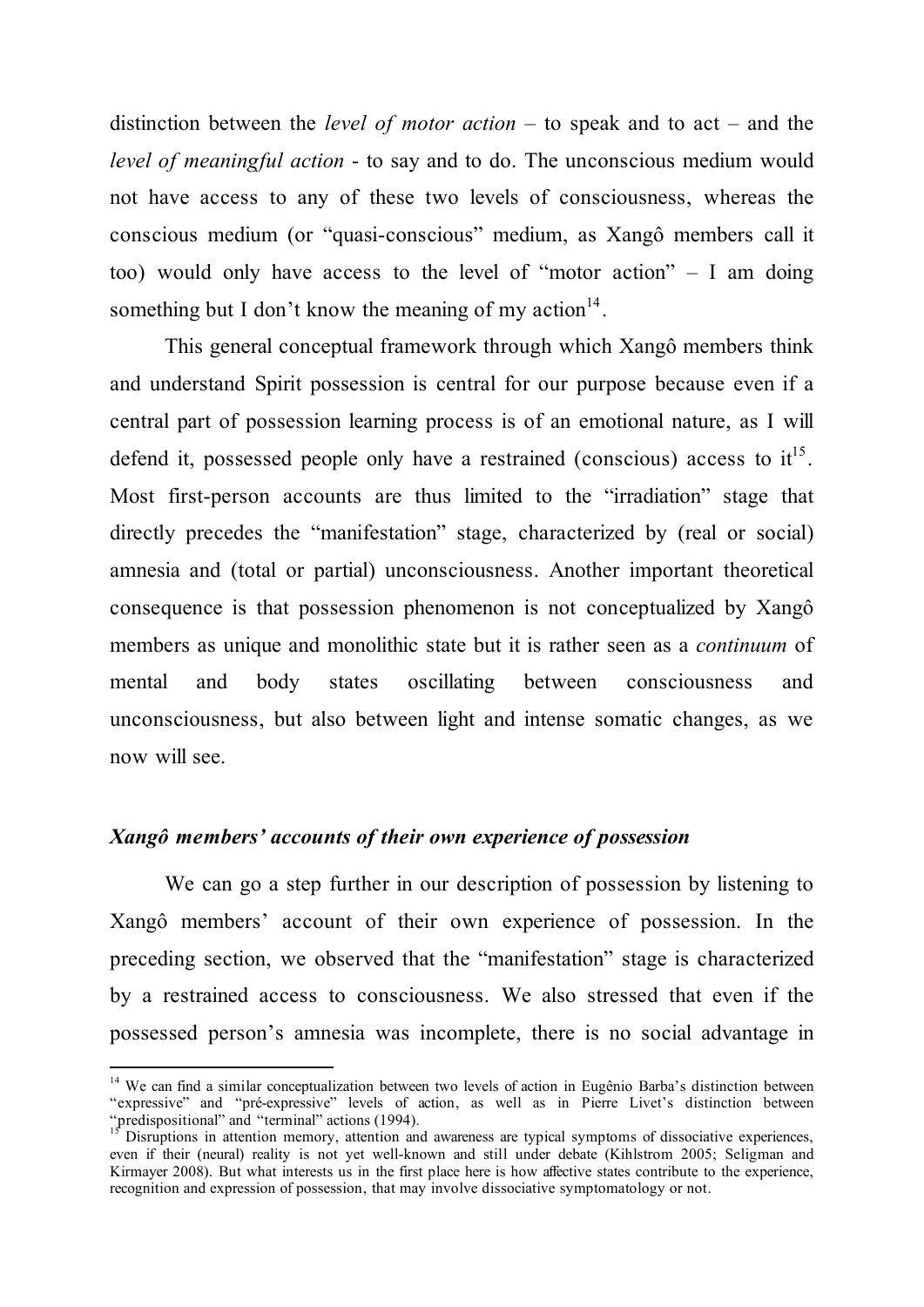showing that the "manifestation" was only partial, because the ideal trance should be marked by complete amnesia. Thus, as already stressed, what we can hear from Xangô members about their own possession is about the "irradiation" stage that directly precedes "manifestation" or full possession.

A first interesting account comes from Maria-Helena, a young priestess who is talking about the first time she felt her saint "acting upon" her:

*I felt an emotion, something like that, an emotion that made me feel like wanting to cry… But I was not really « irradiated »… I did not really feel the orixá. When I came to feel (the orixá) it was in Paulo's cult house (terreiro), in my [initiatic] grand-father's house<sup>16</sup>. It was Oxum's celebration (*toque*). They started to sing for Yansã [Maria-Helena's orixá17 ) and I felt such "flightiness" ("*leveza"*), and that's it. Then I fainted [literally: "I lost my senses"] … But I was not « manifested". I felt like I fainted… I felt my blood as if my blood pressure was going up or down… I just know that I felt my body fainting…*

A second account is from Yguaracy, a priest of 40 years old who is making a commentary on an unusual possession by Orixalá, his second orixá:

*I felt it was not an « approximation » of my mother Oxum [Yguaracy's main orixá). It was an "approximation" of my father Orixalá [Yguaracy's second orixá or « juntó »]… It was something different… And it took time for me to realize what was happening in my own cult house, because I asked myself: « Ave Maria, do I have Parkinson disease? » Because my muscles were trembling… It was something different… And I think… I am sure that it was the first time I was feeling something like that with Oxalá…*

<sup>&</sup>lt;sup>16</sup> Paulo's father, Malaquías, is one of the main spiritual figures of the recent history of the Xangô cult in Recife.<br><sup>17</sup> At least two orixás are ascribed to every initiate in the Xangô cult. The first one is called "o literally "orixá-of-the-head", and the second "juntó" or "adjuntó", which means "together". Every initiate has to worship his orixás by offering them an annual sacrifice and receiving them in possession. Every initiate might be possessed by his or her orixás, but possession is not a condition for initiation.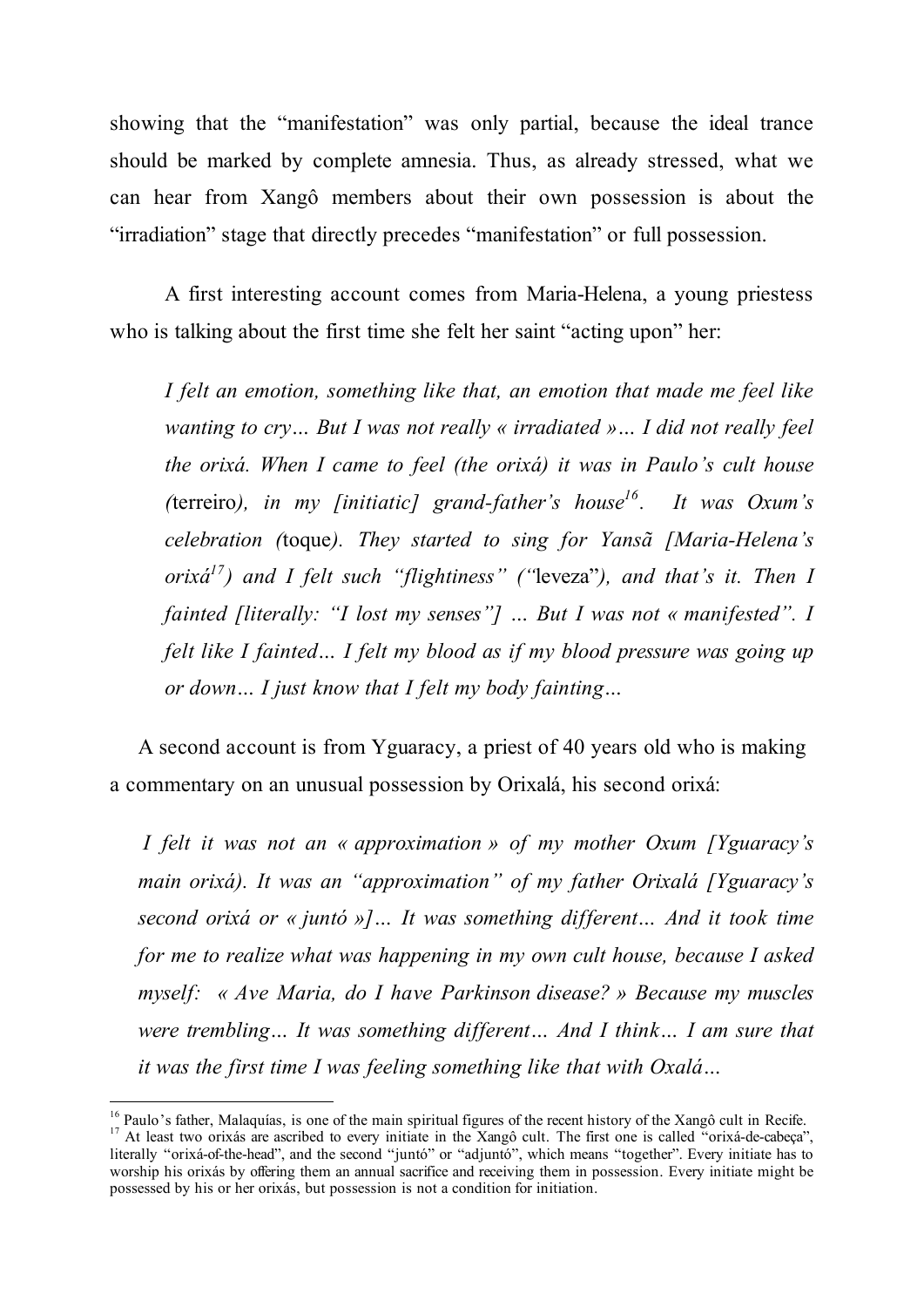Two constitutive elements of possession experience are clearly expressed in these two short accounts: the passive attitude of the individual and the lack of control over the changes that occur in his own body. These descriptions clearly suggest a first conceptual parallel with Antonio Damasio's description of emotions. According to the neuropsychologist, "in essence, emotions are … constituées par des changements survenant dans l'état du corps, induits dans ses nombreux organes par les terminaisons nerveuses issues d'un système neural spécifique, lorsque celui-ci répond aux pensées évoquées par un phénomène ou un événement donnés » (1995 : 183). For Damasio, a central point is that « la capacité de ressentir des émotions passe par la "prise en compte" des changements corporels » (*Ibid.* : 203).

Possession, like emotions, is clearly anchored in the perception of somatic changes. Like emotions, it seems to impose itself upon the (passive) individual, offering very little control over it<sup>18</sup>. Possession also involves, as stressed before, a change in the perception of our body: it is characterized by a restrained access to perception and it is (ideally) followed by amnesia.

But Damasio tells us more about emotions. As he defends it, the perception of an emotion involves not only the perception of a "somatic state", but also the association of that perception with a particular image (olfactive, visual, kinesthesic,…) which works as a repère or as a "marker" (Ibid : 225). He calls such a learning process the 'somatic markers' hypothesis'. To show how such a hypothesis might be useful in the case of possession, I will give a short description of a possession episode during a sacrifice ritual.

# *Description of a possession episode*

The following sacrifice ritual, called "*obrigação*", was organized for the *orixá* of Taísa, a young initiate of 14 years old:

<sup>&</sup>lt;sup>18</sup> This general conceptual framework needs to be nuanced. We will see later how experienced possessed persons seem to exert a better control over their own possession.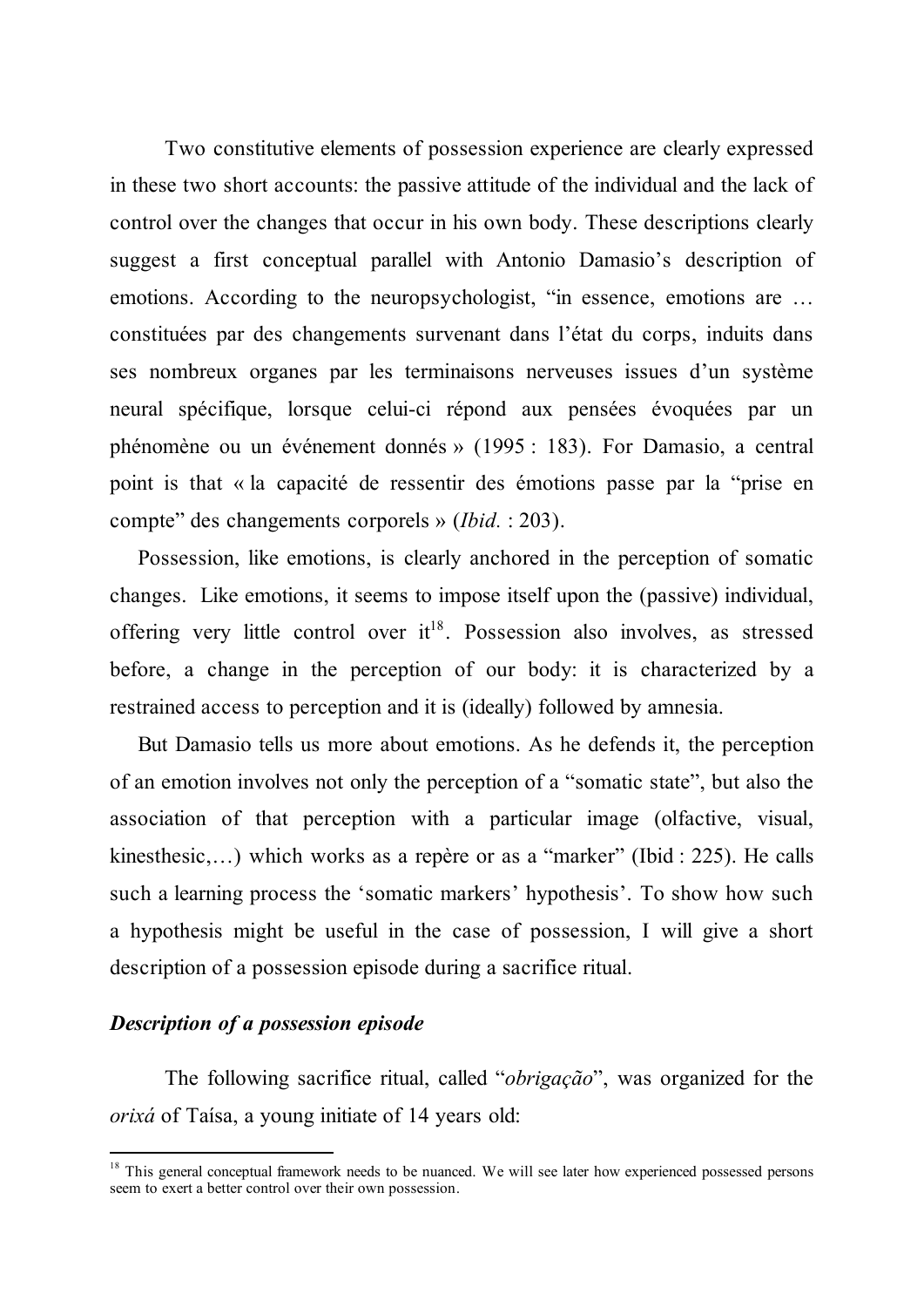*Taísa is knelt down in front of her orixá's altar [assentamento<sup>19</sup>]. From the beginning of the sacrifice, she shows the first signs of an "irradiation": goose bumps, shivering, regard vitreux, traits du visage tirés, vibration du buste qui balance légèrement d'avant en arrière. After cutting the animal's throat, her all body shivers and begins to vibrate perceptibly when the animal's blood is poured on her head and chest. Her initiator asks her to sustain the pork's head over her own. She obeys with some difficulties… It looks as if she did not control her own movements anymore. Present initiates help her to maintain the animal's head stable. Warm blood keeps on leaking on Taisa's shoulders. A few minutes later, the pork's head is presented to Taisa's mouth. She must drink the blood directly from the flesh of the cut chest. First she is quite reluctant and touches the animal's flesh half-heartedly… But a few seconds later, the girl looks more and more determined and she ends burying her face in the warm flesh, drinking the animal's blood avidly. Songs are now switching to the orixá's repertoire 20 . The gluttony of the young girl is welcomed by the assembly with enthusiasm and salutation to Ogum, Taísa's orixá. Taísa's head begins to swirl around. Her bust is now balancing (d'avant en arrière) powerfully. Until the last animal is killed, the orixá will have to stay knelt down on the floor. But the initiator is maintaining the emotional climax by invoking Taísa's orixá, by singing loudly and emotionally, by encouraging everybody to follow him. Then, the orixá is invited to stand up. Taísa's male and female*

<sup>&</sup>lt;sup>19</sup> Altar of the *orixá*, the *assentamento* is compound by a large earthenware, wooden or clay plate containing various consecrated objects, among others stone or iron pieces. "Assentamento" also designates these objects'consecration ceremony. <sup>20</sup> Until that moment, the accompanying chants were part of what the Brazilian ethnomusicologist José Jorge de

Carvalho calls the "functional" repertoire of the cult. It differs from the "orixá's" repertoire semantically, but also in its performance. The functional repertoire comes with specific ritual actions. Les chants « fonctionnels » sont peu sujets à interprétations et « traductions » spontanées. Lorsqu'ils le sont, les commentaires portent essentiellement sur « la situation et le moment précis où ils doivent ou ne doivent pas être chantés » (*Ibid.*). Au niveau de la performance, ils sont également peu émotionnels. The "orixá's repertoire", par contre, se distingue par « une capacité exacerbée d'imputation de sens » (1993: 205), celle-ci reposant sur certaines associations ainsi que sur des concordances phonétiques entre la langue Yoruba et le portugais. Au niveau de la performance, les chants pour les orixás sont également très investis émotionnellement.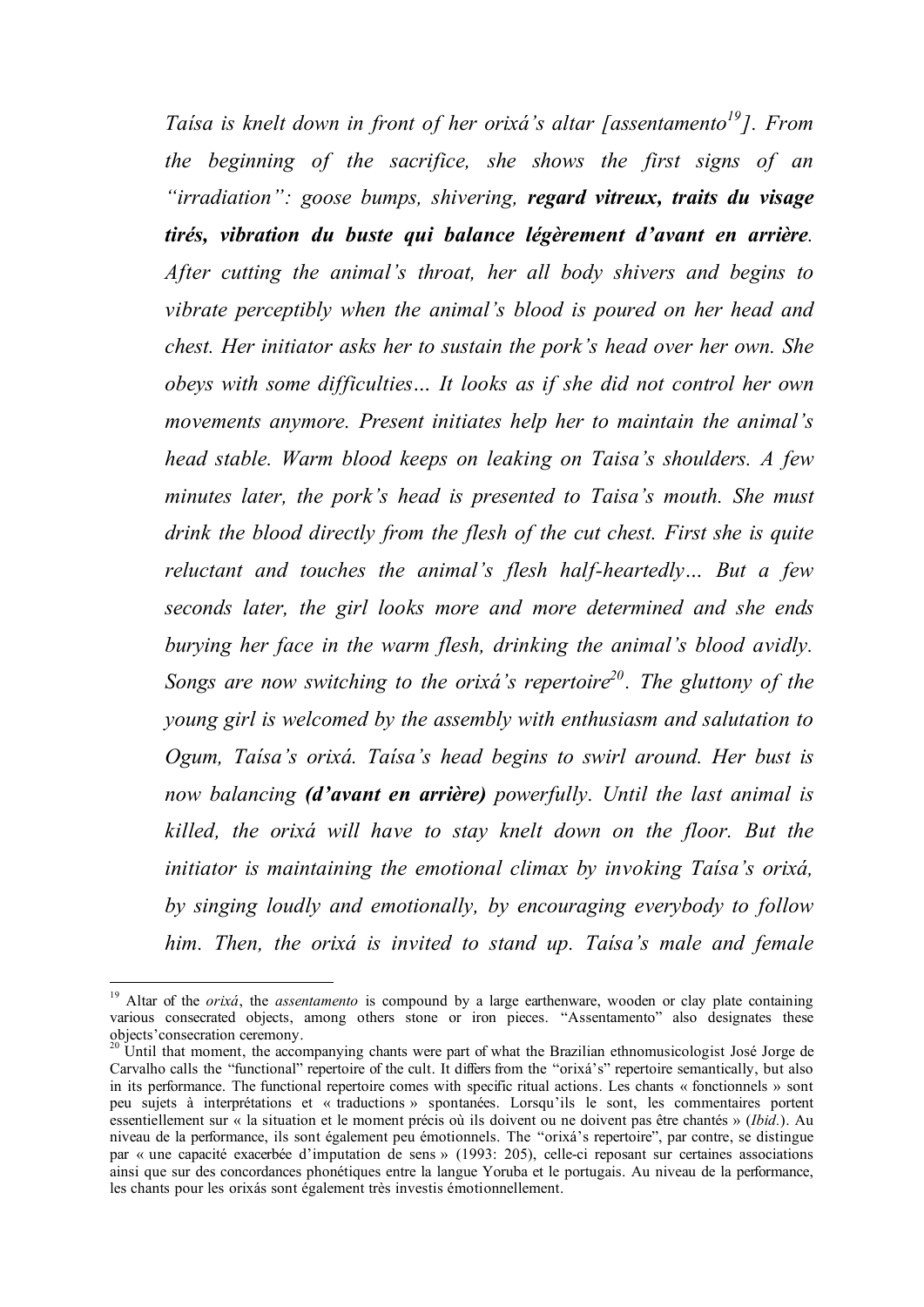*initiators are now dancing in front of her. They dance like Ogum, slashing the air around them with their extended arms, like swords. The novice tries to imitate them clumsily. She has difficulties to coordinate her movements. After two or three minutes, the emotional climax is slowly coming down. Taísa's orixá shows the first signs of tiredness and her male initiator asks the orixá to sit down on the floor. He is not authoritative anymore and he now speaks to Taísa's orixá with tenderness: « Tomorrow… Tomorrow you will come back and play once again<sup>21</sup> … » Then Taísa slowly comes back to consciousness… Her initiator teases her saying: « My dear daughter… Do you think it is time to sleep?"*

Taísa's episode is paradigmatic of the way numerous possession trances happen in the Xangô cult. Possession occurs most of the time during ritual  $action<sup>22</sup>$  and we can observe a strong correlation between intense sensorial stimulation and emotional outbursts on the one hand, and the happening of possession on the other. To say it differently, sensorial and emotional climax seem to facilitate the happening of possession. As Gilbert Rouget (1990) demonstrated it convincingly, such a learning process cannot be confounded with a "conditioned reflex": it is neither automatic, nor invariant in its expression. It is better conceptualized, as I defend it, as an emotional learning process. And what Taísa's episodes reveal is that possession's triggering is facilitated in certain learning conditions.

<sup>&</sup>lt;sup>21</sup> The verb « to play » is not frequently used in possession context. But the meaning the father-of-saint gives to the word underlines the playful nature of public festivals in the Xangô, where orixás come to express himself almost exclusively through dance.<br><sup>22</sup> Possession might also take place outside ritual context, as already mentioned. In this case, it might be quite

awkward (or indeed compromising) for the "child" if, for example, it happens in the street, in a public transport or in during his job. Most of the time, it will be interpreted as a punishment or, at least, as an advertising from the indiviual's orixá who wants to express something important. Such a context is not propitious to learning because of the absence of initiators or any experienced Xangô members.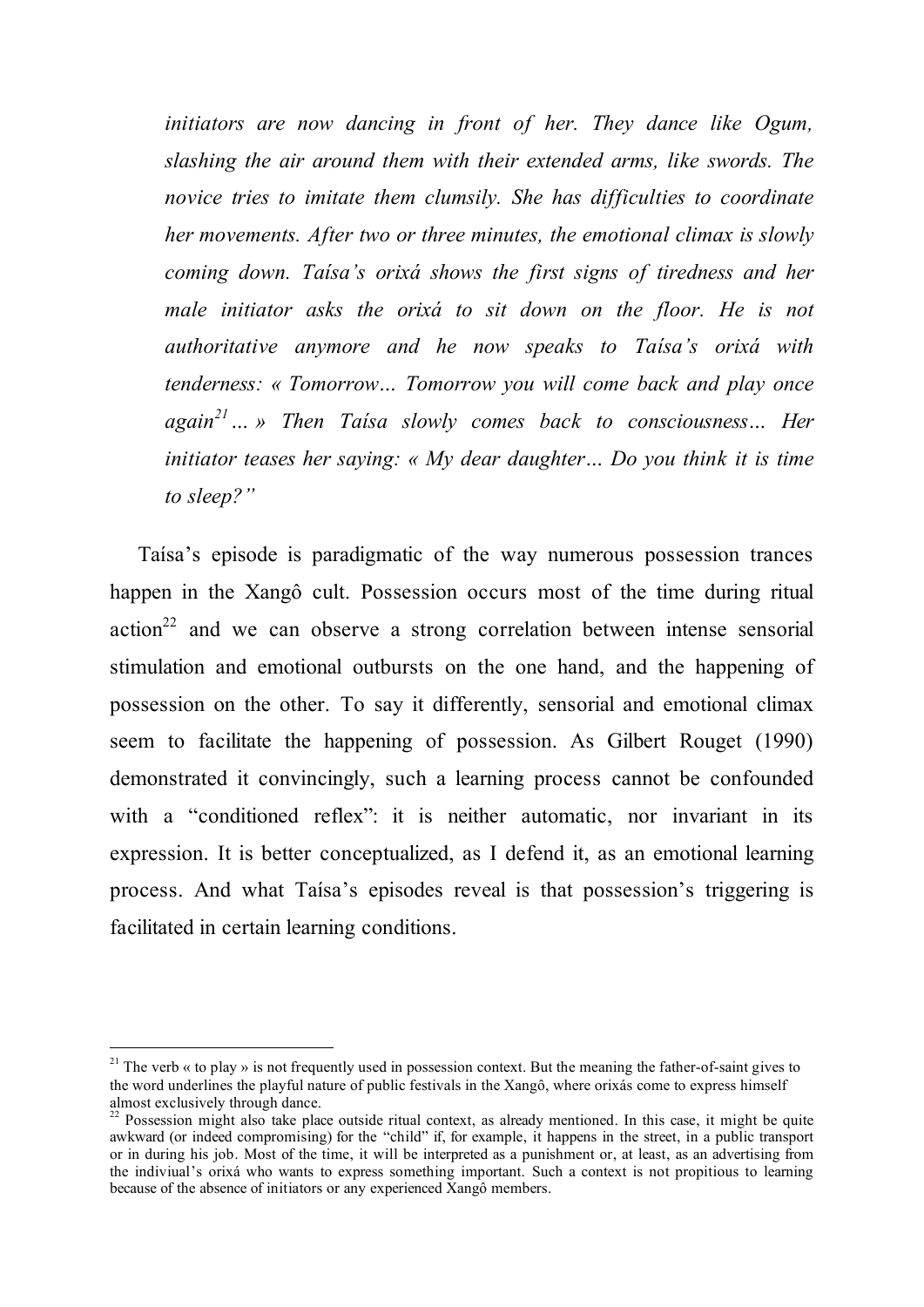Ritual action plays a central role in the organization of these pragmatic conditions, leading to a powerful *associative* or *coupling process* between, on the one side, different perceptual registers<sup>23</sup> and, on the other side, between potential somatic markers and specific contextual stimuli. In order to describe more precisely how such a process might work, we need to take into account some evident features of ritual actions:

- *Conventionality*: Ritual actions are part of a cultural and/or traditional repertoire that determines what should be done and when. Thus, as Humphrey & Laidlaw stress it, they do not depend on individuals' intentions to be identified. Rather they are « perceived as discrete and named entities, with their own characters and histories » (1994: 89);

- S*tability*: at each occurrence ritual action's elements are very similar (blood, smells, objects, sacred songs, invocations,…) and they are organized in a very similar way thanks to a quite rigid and complex ritual syntax (McCauley & Lawson 1990) – or script (Boyer 1997)- highly valorized (and thus preserved) in the Xangô cult;

- *Regularity*: ritual activity occurs at least once a year for every initiate and most of them also take part in public festivals sometimes various times in a month, where possession is quite frequent;

- *Repetitivity*: actions are highly repetitive during a same ritual (Lévi-Strauss 1971). Exposure to potentially facilitating stimuli of possession is thus frequent.

What I suggest here is that ritual actions *organize* and *facilitate* a special kind of emotional learning process similar to Damasio's somatic marker's hypothesis. In the case of possession, such a process could be defined as a particularly powerful associative process linking the perception of specific

<sup>&</sup>lt;sup>23</sup> Leading to a special kind of synesthesia between, for example, haptic and olfactive stimuli, or between proprioceptive and auditory stimuli…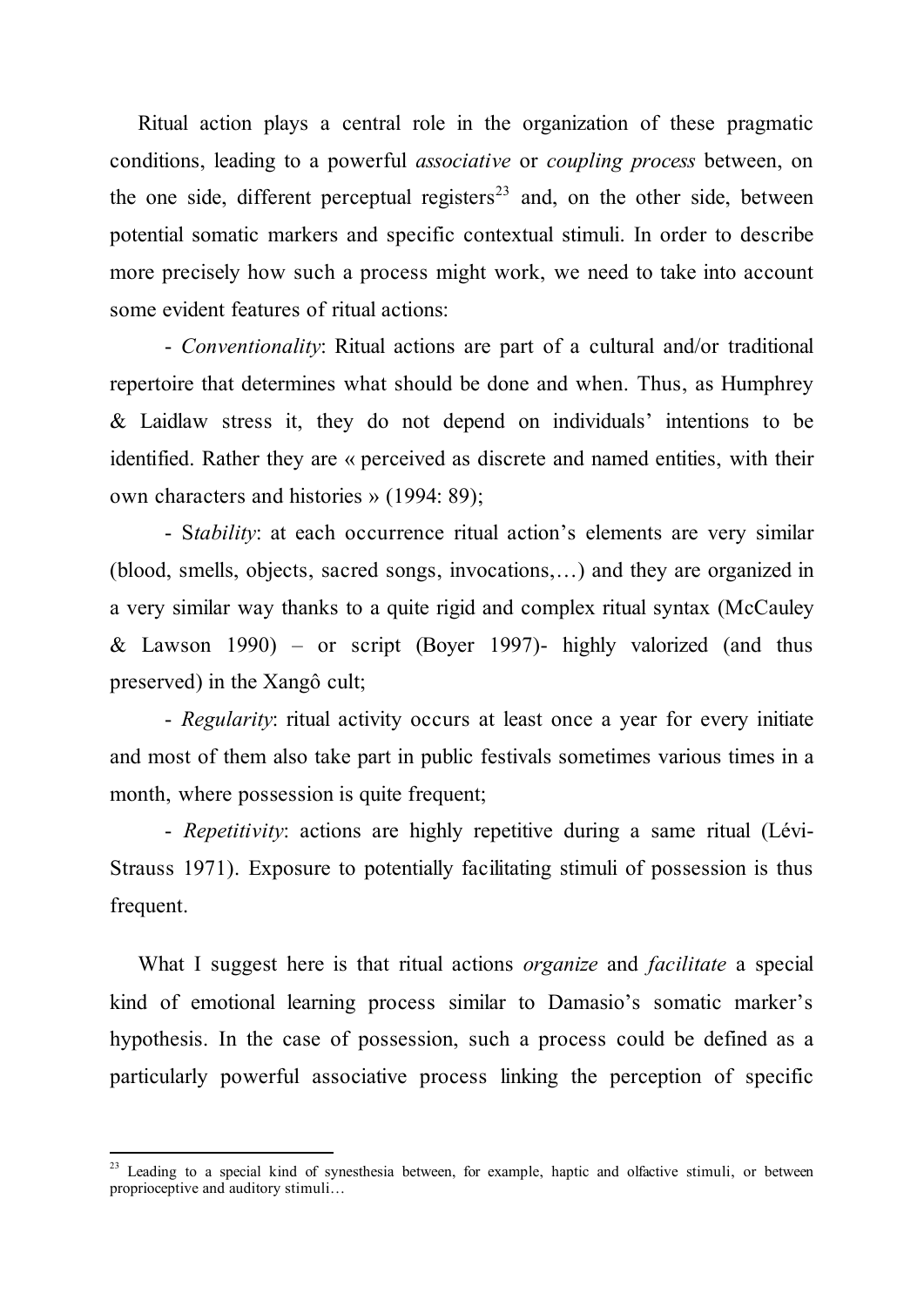somatic changes with a *ritualistically* organized *group of images* – that we could call "constellation".

Images' organization inside the "constellation", as we have seen, is determined by ritual action. If we take into account the main features of ritual action mentioned above, it means that ritual context is propitious to triggering possession (meaning the somatic changes associated with possession) because *potential possession elicitors* correspond to conventional actions – they don't rely on the individual's intentions and they are part of a cultural repertoire -, because they are stable and strictly organized during ritual action, and because they are regularly and repetitively presented to the initiate<sup>24</sup>.

But evident features of ritual *actions* would not be sufficient in triggering possession if they would not be are not the only possession facilitators. Ritual *interactions* between the initiate and his initiators, as well with the assembly also create a powerful relational context for the emergence of possession symptoms. Such a relational context is coherent with what Carlo Severi (2007) calls a "situation of counter-intuitive communication", as well with Michael Houseman and Carlo Severi's concept of "ritual condensation<sup>25</sup>" (1994). In our case, interaction between the initiate, his initiators and the assembly is characterized by a *default condition* and the condensation of (at least) two normally antagonistic relational forms.

The default condition characterizing the relational pattern between the initiate and his initiators is *trust*. In the Xangô cult, the initiators are the necessary mediators between the initiate and his *orixás*. And male initiators – helped by their close initiatical male relatives - are the only ones who are habilitated to perform most of rituals for their initiates. Thus the latest need to trust in their male initiators in two ways: they have to trust the initiator's expertise, meaning

<sup>&</sup>lt;sup>24</sup> We will see later how responses to these elicitors evolve with time and experience.<br><sup>25</sup> « Distributed relational condensation » : A développer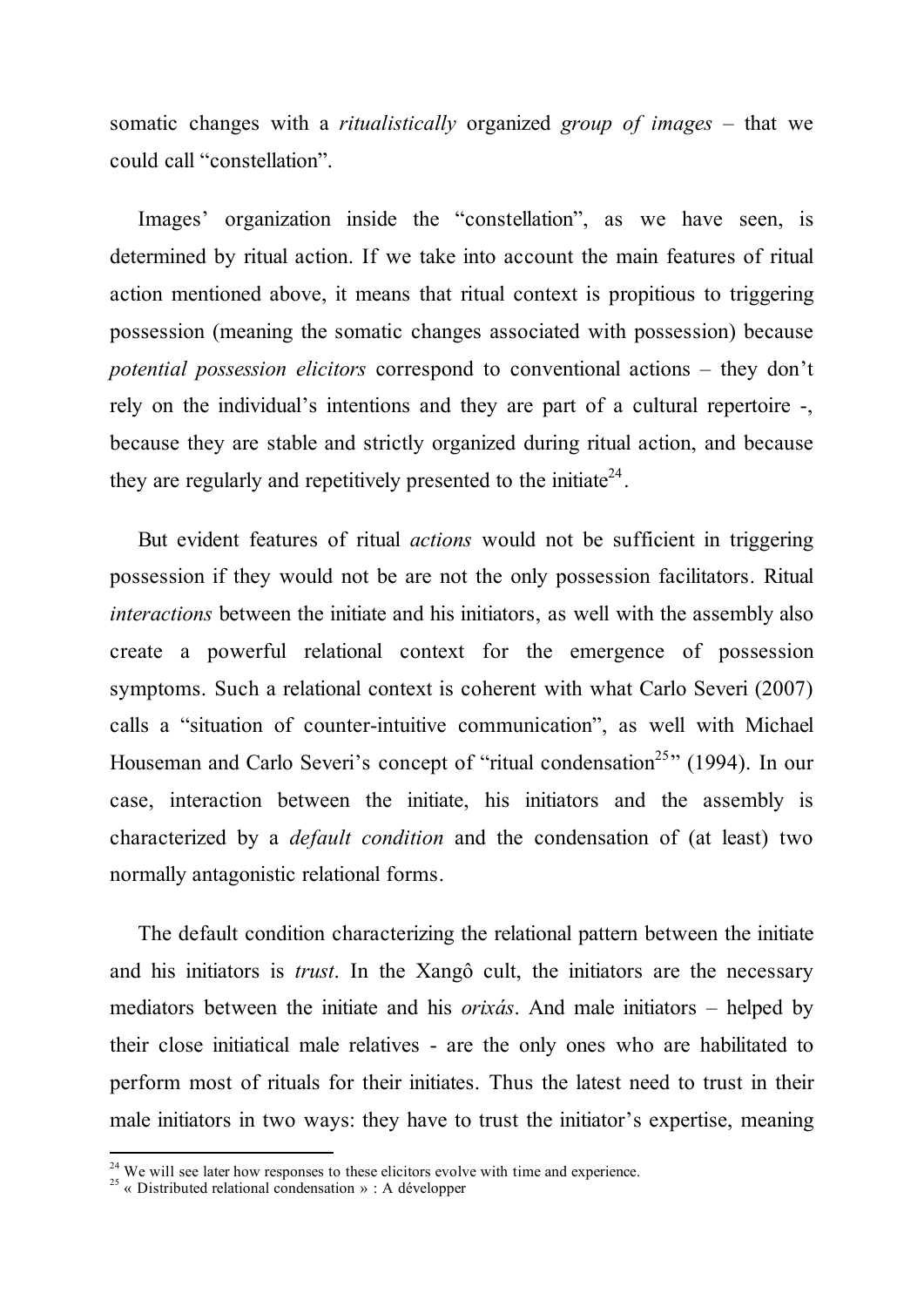his religious know-how able to act upon his own orixás; they have to trust their initiator's motivations and intentions, because their ritual expertise can be used to affect positively or negatively who they want to.

But what seems to characterize possession's relational pattern in the Xangô cult is a relational condensation between what we could describe as authority and mothering. As a matter of fact, the candidate to possession is firstly submitted to the authority of his male initiator that invokes – sometimes imperatively - the initiate's *orixá* to come down and possess him or her. In this relational context, the initiate knows he has no choice: he must obey his initiator and behave according to cultural expectations. But the initiate is also under the authority of his own *orixás* who, according to Xangô members, are the ones who ultimately decide when and how they will possess their child. A psychological consequence of this submissive interaction for the initiate is a reinforcement of his passive attitude: the situation is not under his own control but in the hands of his male initiator who knows what to do in order to provoke his own possession. On the other side, the female initiator frequently shows herself to be reassuring and tranquillizing, leading to some kind of "letting go" (lâcher-prise) that facilitates the emergence of possession symptoms<sup>26</sup>. Some individuals designated by the initiators might play a similar role, taking care of initiates during possession<sup>27</sup>. Finally, the assembly might also intensify possession symptoms when it welcomes first possession symptoms with enthusiasm, shouting the orixá's name, singing louder and accompanying their chant with dance.

 <sup>26</sup> Dans un article issu d'un ouvrage entièrement consacré <sup>à</sup> la transe et <sup>à</sup> l'hypnose, Luc de Heusch (1995) insiste, à juste titre, sur la forte relation affective - de « maternage » - qui lie le possédé à ses initiateurs ou au maître de cérémonie, et qui produirait, citant Jean Rouch ([1960] 1989 : 148) une « intense suggestion », rendant ainsi la fonction du prêtre proche de celle d'un hypnotiseur.

Most of the time they choose experienced initiate who, ideally, are never possessed. But it is not always the case in the Xangô cult where every initiate is potentially amenable to take care of another initiate during possession because there is no clearly defined function such as "ekedi" as we can find in the Bahian Candomblé.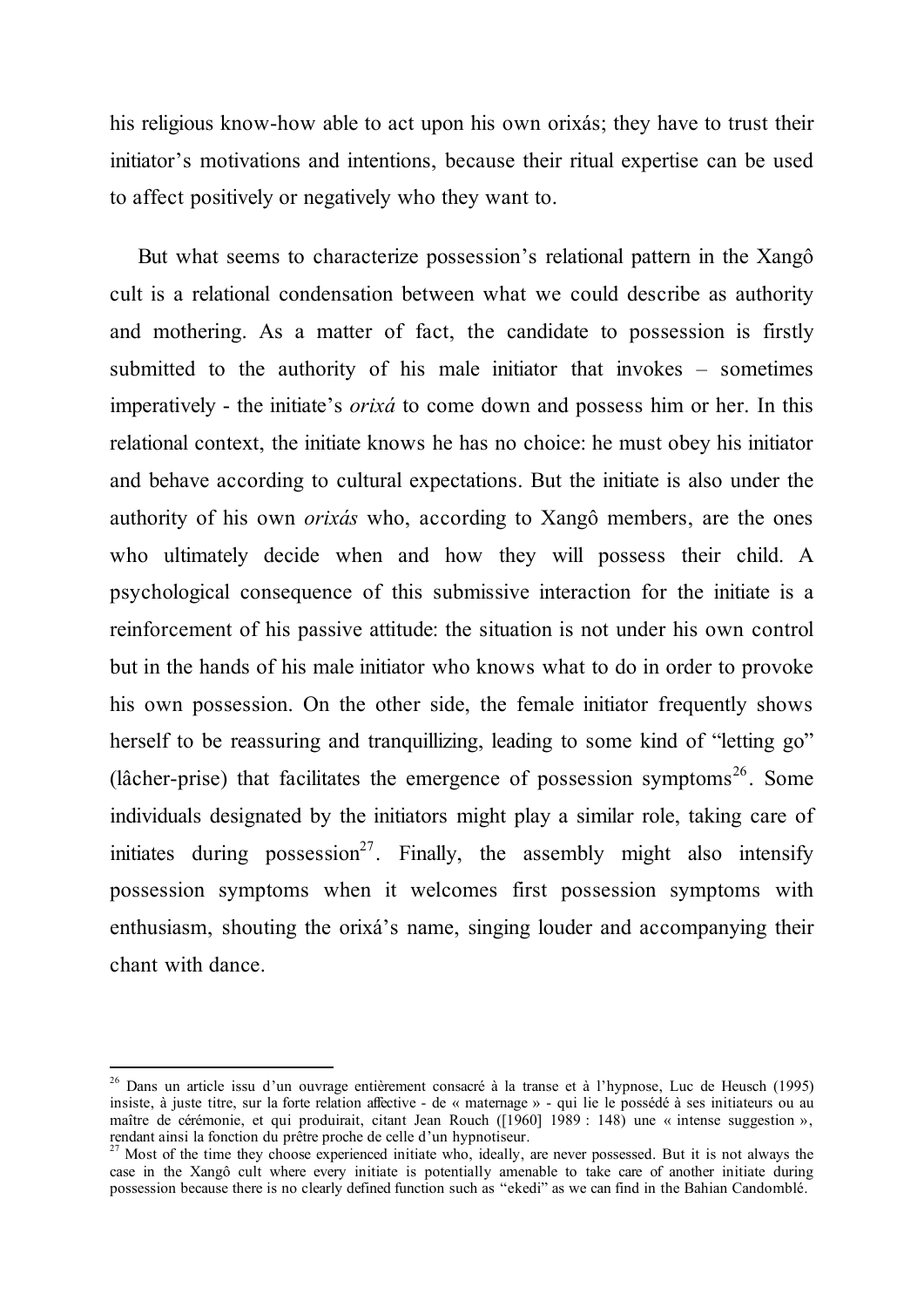In substance, what I suggest is that specific features of ritual actions and interactions are able to create an environment propitious to reinforce and facilitate a two way associative process, leading to what I suggest to call a "sensory" and a "symbolic" captures:

- 1) *The sensory capture* focuses the initiate's attention on sensations (mostly haptic, olfactive and proprioceptive) associated with *body treatments* and *movements,* resulting in a specific synesthesia between different sensitive registers such as taste and smell of warm blood and/or leaves' baths, body postures, dancing and singing, etc.
- 2) *The symbolic capture* associates the sensory capture with meaning. By symbolic capture I mean the evocational process through which thoughts and imagination of the initiate are cognitively reoriented by the highly evocative content of orixá's song and invocations, leading to what Gilbert Rouget calls "identification" to the deity. Such "identification" takes place at the same time of body exposure to specific ritual treatments such as blood ingestion, leaves' bath, body postures, etc., creating some kind of conflation between sensuous and symbolic dimensions of religious experience.

Sensory and symbolic captures are may be the most powerful tools by which emotional reactions associated to possession such as goose bumps, shivering and other emotional reaction as the ones described by Maria-Helena and Yguaracy - among many others - are actually triggered during ritual action. Their occurrence during ritual awakes an immediate emotional reaction from the assembly that starts to sing louder, to invoke the initiate's orixá with enthusiasm and to accompany their singing with body movements and dancing. A frequent effect of that spontaneous collective participation is an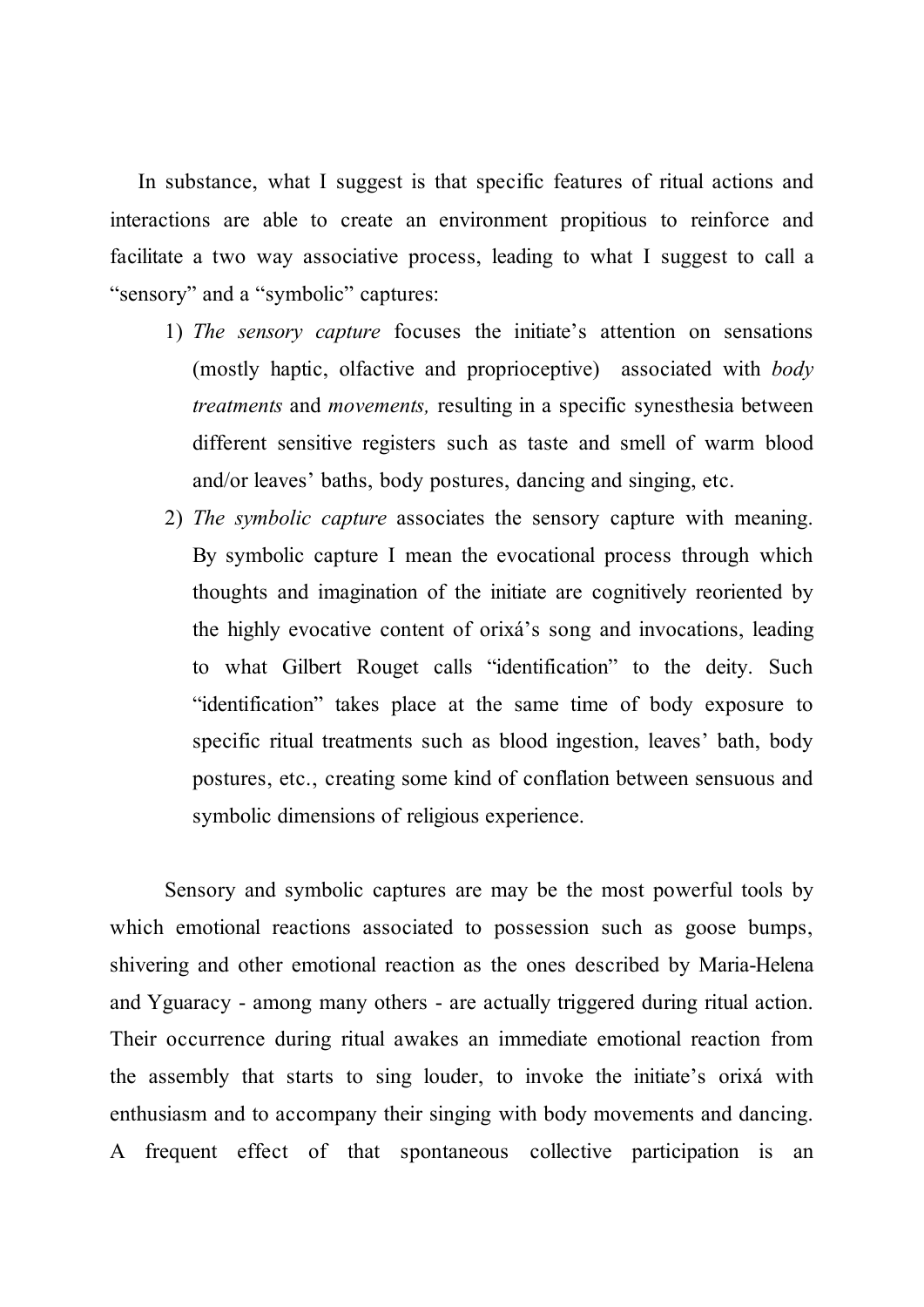intensification of the possession symptoms and, eventually, the "manifestation" of the orixá.

To conclude this first part and answer our first question – Is possession an emotional learning process?-, we would say that, relying on our ethnographical data, the answer should be a positive one. Possession corresponds to Antonio Damasio's conceptualization of emotions, and his "somatic markers" hypothesis appears as a useful starting point for a reformulation of our understanding of possession's learning process.

But if possession is (at least partly) an emotional learning process, we should be able to describe more precisely *what* Xangô members actually need to learn, and *how*. The following chapters try to answers these two questions.

#### **Bibliography**

BARBA, E., 1993**,** *L*e *Canoë de papier*, *Traité d'anthropologie théâtrale,* Bouffonneries, Cazilhac.

BASTIDE, R., [1960] 1989, *As religiões africanas no Brasil*. *Contribuição a uma sociologia das interpenetrações de civilizações*, Livraria Pioneira editora, São Paulo.

BOYER, P., 1997, *La religion comme phénomène naturel*, Bayard, Paris.

BOYER, V., 1993, *Femmes et cultes de possession au Brésil : les compagnons invisibles,* L'Harmattan, Paris

COHEN, E., 2007, *The mind possessed,* Oxford University Press

COHEN, E, 2008, "What is Spirit Possession? Defining, Comparing, and **Explaining** 

Two Possession Forms, in *Ethnos,* vol. 73(1): 101–126.

COHEN, E. AND BARRETT, J. (2008), "When Minds Migrate: Conceptualizing Spirit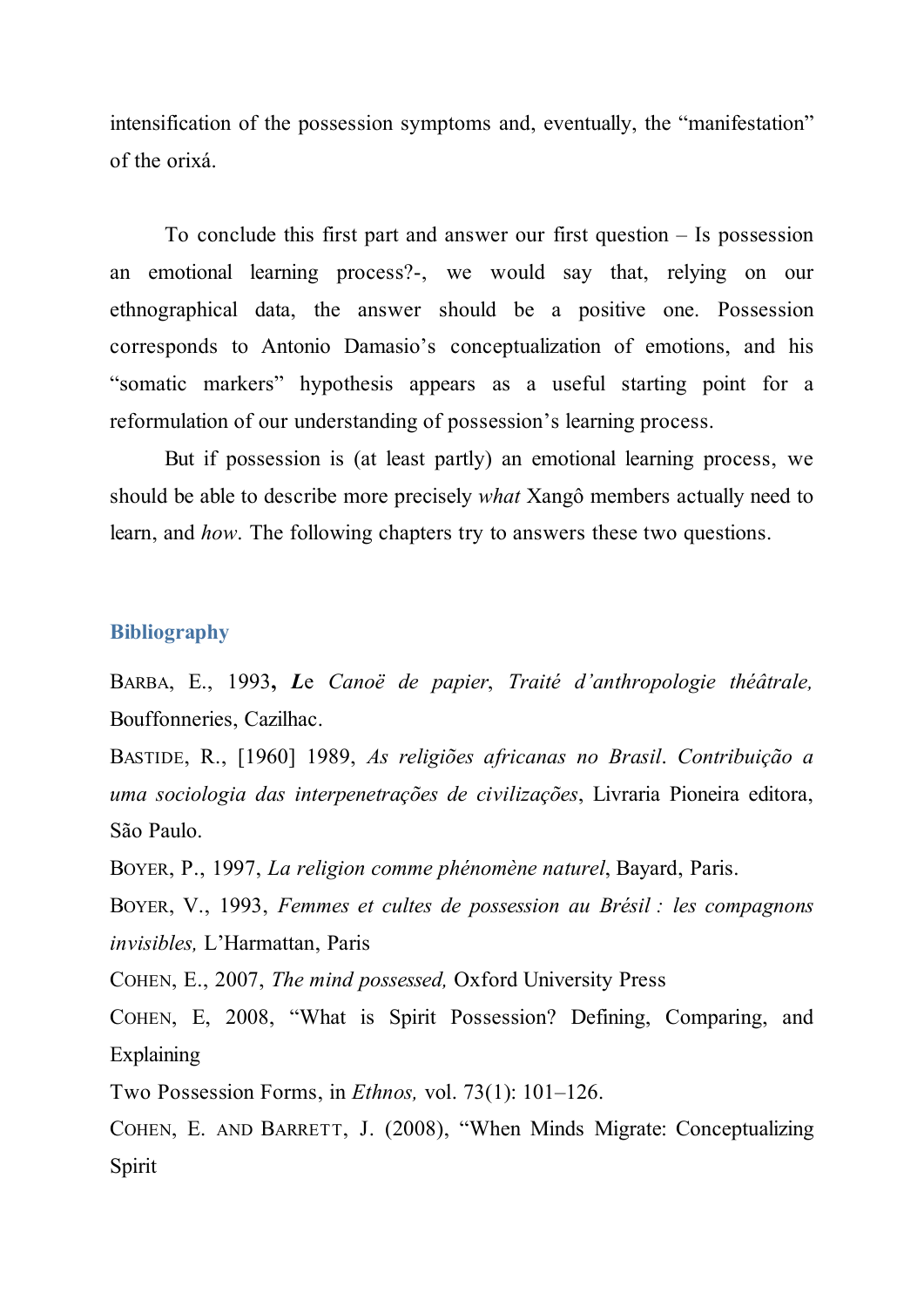Possession", *Journal of Cognition and Culture,* 8: 23–48.

CARVALHO, J.J. DE, 1987, "A força da Nostalgia. A Concepção de Tempo Histórico dos Cultos Afro-Brasileiros Tradicionais", in *Religião e Sociedade*, 14/2, pp. 36-61.

CARVALHO, J.J. DE, 1993b, "Aesthetics of opacity and transparence: myth, music and ritual in the Xangô cult and in the western art tradition", in *Latin American Music Revieuw,* vol. 14 n° 2, University of Texas Press, pp. 202- 229.

DAMASIO, A., 1995, *L'erreur de Descartes. De la raison des émotions*, Odile Jacob, Paris.

DE HEUSCH, L., 1995, "Possédés somnambuliques, chamans et hallucinés", in MICHAUX, D. (éd.), *La transe et l'hypnose,* Auzas Editeurs IMAGO, pp. 19-46.

DE HEUSCH, L., 2006, *La transe, la sorcellerie, l'amour fou, Saint-Jean de la Croix, etc*., Complexe, Bruxelles.

HOUSEMAN, M., ET SEVERI, C., 1994, *Naven ou le donner à voir. Essai d'interprétation de l'action rituelle,* CNRS Editions, Paris.

HELL, B., 2008, « Négocier avec les esprits *tromba* à Mayotte. Retour sur le 'théâtre vécu' de la possession », in Gradhiva, 7 : 7-23.

HUMPHREY, C. & LAIDLAW, J., 1994, *The archetypal actions of ritual*. *A theory of ritual illustrated by the jain rite of worship*, Clarendon Press, Oxford.

JEANNEROD, M., 2002, *La nature de l'esprit*, Odile Jacob, Paris.

LAWSON, T. & MCCAULEY, R., [1990] 1999, *Rethinking religion. Connecting cognition and culture*, Cambridge University Press.

LEVI-STRAUSS, C., 1971, *Mythologiques IV : l'homme nu*, Plon, Paris.

LUHRMANN, T., 2004: "Metakinesis: how God becomes intimate in contemporary US Christianity", in *American Anthropologist*, 106(3): September.

LIVET, P., 1994, *La communauté virtuelle. Action et communication*, Editions de